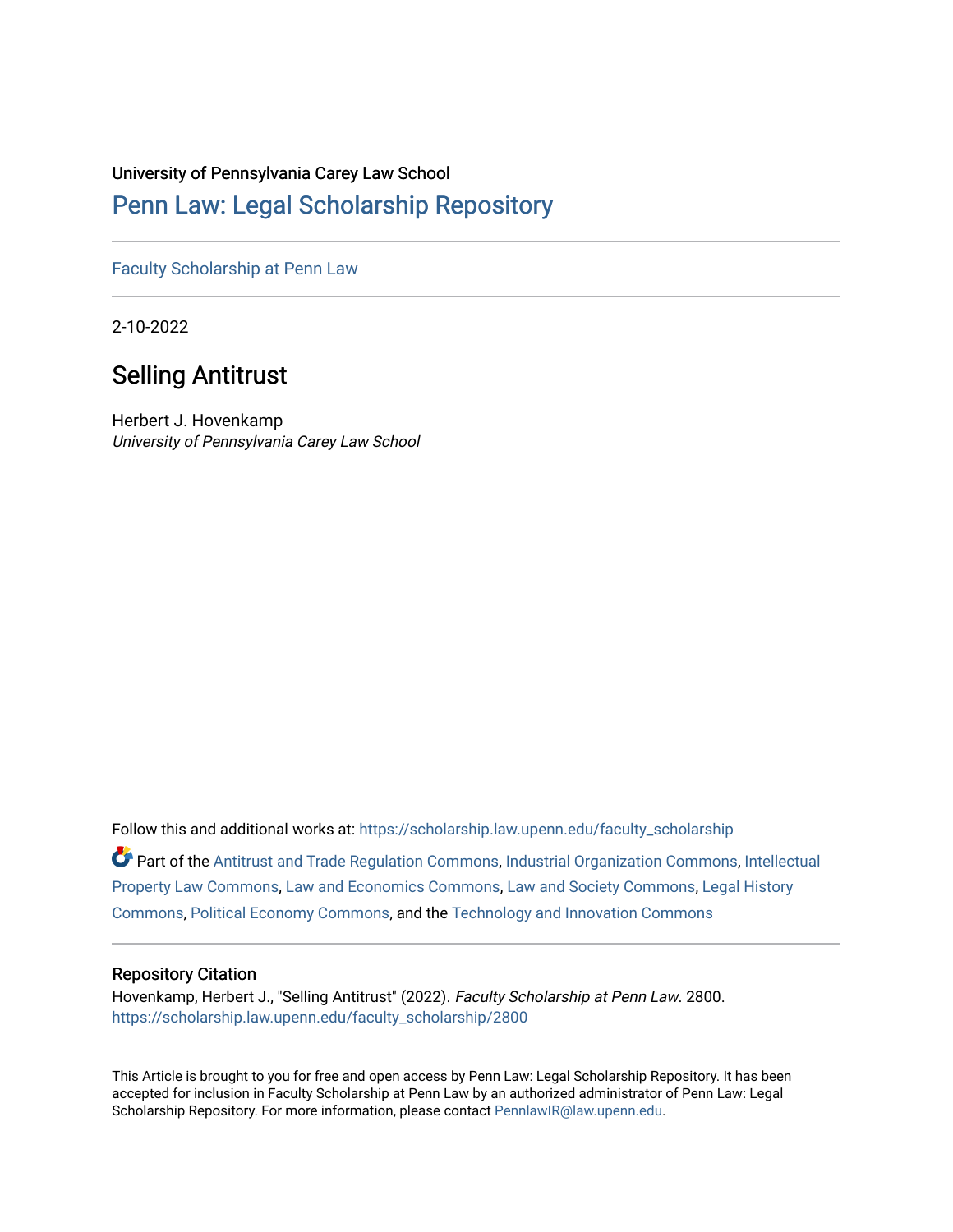#### **SELLING ANTITRUST**

## Herbert Hovenkamp\*

Antitrust's promoters have never done a particularly good job selling their field to the public. That is not entirely their fault. Antitrust is inherently technical, and a less engaging discipline to most people than, say, civil rights or criminal law. The more serious problem is that when the general press does talk about antitrust policy it naturally gravitates toward the fringes, both the far right and today increasingly the far left. Extreme rhetoric makes for better press than the day-today operations of a technical enterprise. The extremes are often stated in overdramatized black-and-white terms that avoid the worldly subtleties that make science more complex and fact-dependent, but also more useful. Richard Hofstadter captured the issue well in his iconic 1960s essay on What Happened to the Antitrust Movement?<sup>1</sup> For decades, he observed, antitrust was filled with rhetorical fervor aimed mainly at a poorly defined group of firms called the "trusts." During that period, however, it accomplished very little. When it finally peeled the rhetoric away and settled down to applying a coherent set of rules the public lost interest, but in the process antitrust was actually able to get something done.

A good illustration of this is the use of "winner-take-all" rhetoric to describe the big platforms. The Press loves the suggestion that these markets naturally gravitate toward permanent monopoly status. In fact, nothing could be further from the truth, as suggested by

<sup>\*</sup> James G. Dinan University Professor, Univ. of Pennsylvania Carey Law School and The Wharton School.

<sup>1</sup> Richard Hofstadter, *What Happened to the Antitrust Movement?*, in THE PARANOID STYLE IN AMERICAN POLITICS AND OTHER ESSAYS 188 (1st ed. 1965). The essay is reprinted in THE MAKING OF COMPETITION POLICY: LEGAL AND ECONOMIC SOURCES (Daniel A. Crane & Herbert Hovenkamp eds., 2013). Hofstadter's essay originally appeared in THE BUSINESS ESTABLISHMENT 113 (Earl F. Cheit ed., 1964).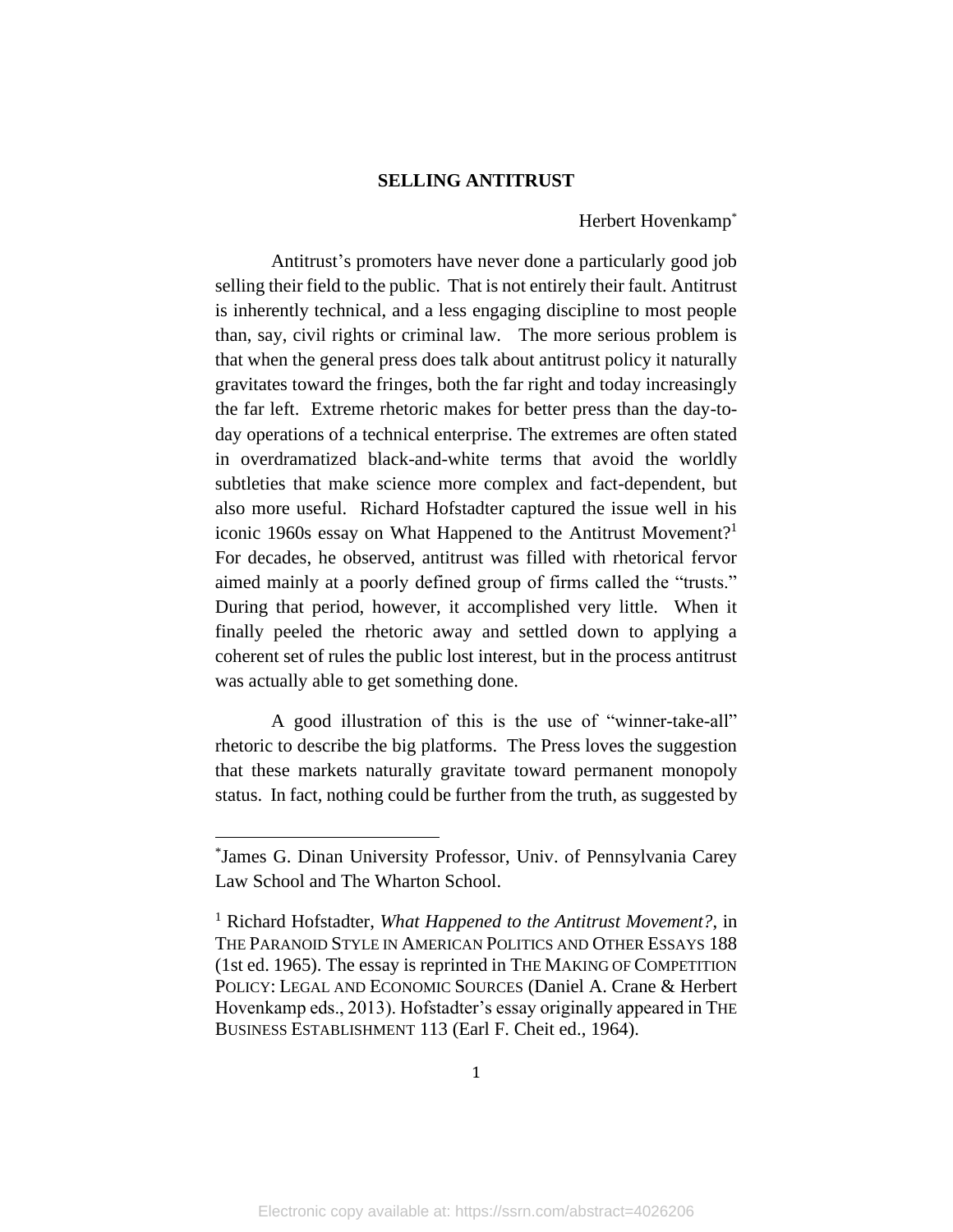Facebook's recent stock market crash.<sup>2</sup> It was induced in substantial part by the entry and rapid growth of TikTok, which has been peeling users away from Facebook at a rapid rate. However, explaining "differentiated" entry to the press is difficult, although it need not be. The theory of natural monopoly, from which the term "winner take all" was derived, was limited to undifferentiated firms such as utilities who faced identical demand but had declining costs. Neither Facebook nor any similarly situated platform is likely to face new entry from a clone. Rather it will (and did) come from a rival who produces a different but overlapping product.

Centrist antitrust is flanked by two outspoken extremes. Both groups live primarily in the past, although in different parts of it. Antitrust's neoliberal right grew out of a reaction to the New Deal that developed in the 1940s through the 1970s, prior to the rise of robust and testable models of imperfect competition.<sup>3</sup> The principal target wastheories of oligopoly and monopolistic competition that at the time were considered novel but untestable.<sup>4</sup> Today that is no longer the case. Not only are they robust and testable, but they have largely displaced older perfect competition models that the Chicago School defended so aggressively from the 1940s through the 1970s.<sup>5</sup>

Antitrust's extreme left depends on ideas developed decades earlier, with exaggerated but simple views about the harms caused by

Zuckerberg Pins Hopes on Meta's New TikTok Rival," FORTUNE (Feb. 3, 2022), available at [https://fortune.com/2022/02/03/facebook](https://fortune.com/2022/02/03/facebook-earnings-market-cap-stock-market-zuckerberg-tiktok-metaverse/)[earnings-market-cap-stock-market-zuckerberg-tiktok-metaverse/.](https://fortune.com/2022/02/03/facebook-earnings-market-cap-stock-market-zuckerberg-tiktok-metaverse/)

<sup>&</sup>lt;sup>2</sup> E.g., Christiaan Hetzner, "As Rivals Close in on Facebook,

<sup>3</sup> E.g., George J. Stigler, *Monopolistic Competition in Retrospect*, in FIVE LECTURES ON ECONOMIC PROBLEMS 12 (1949); Milton R. Friedman, *The Methodology of Positive Economics*, in MILTON FRIEDMAN, ESSAYS IN POSITIVE ECONOMICS 1, 39 (1953).

<sup>4</sup> *See* Herbert Hovenkamp, *Antitrust Error Costs*, \_\_ PENN. J. BUS. L. \_\_ (forthcoming, 2022), available at [https://papers.ssrn.com/sol3/papers.cfm?abstract\\_id=3853282.](https://papers.ssrn.com/sol3/papers.cfm?abstract_id=3853282) 5 *Ibid*.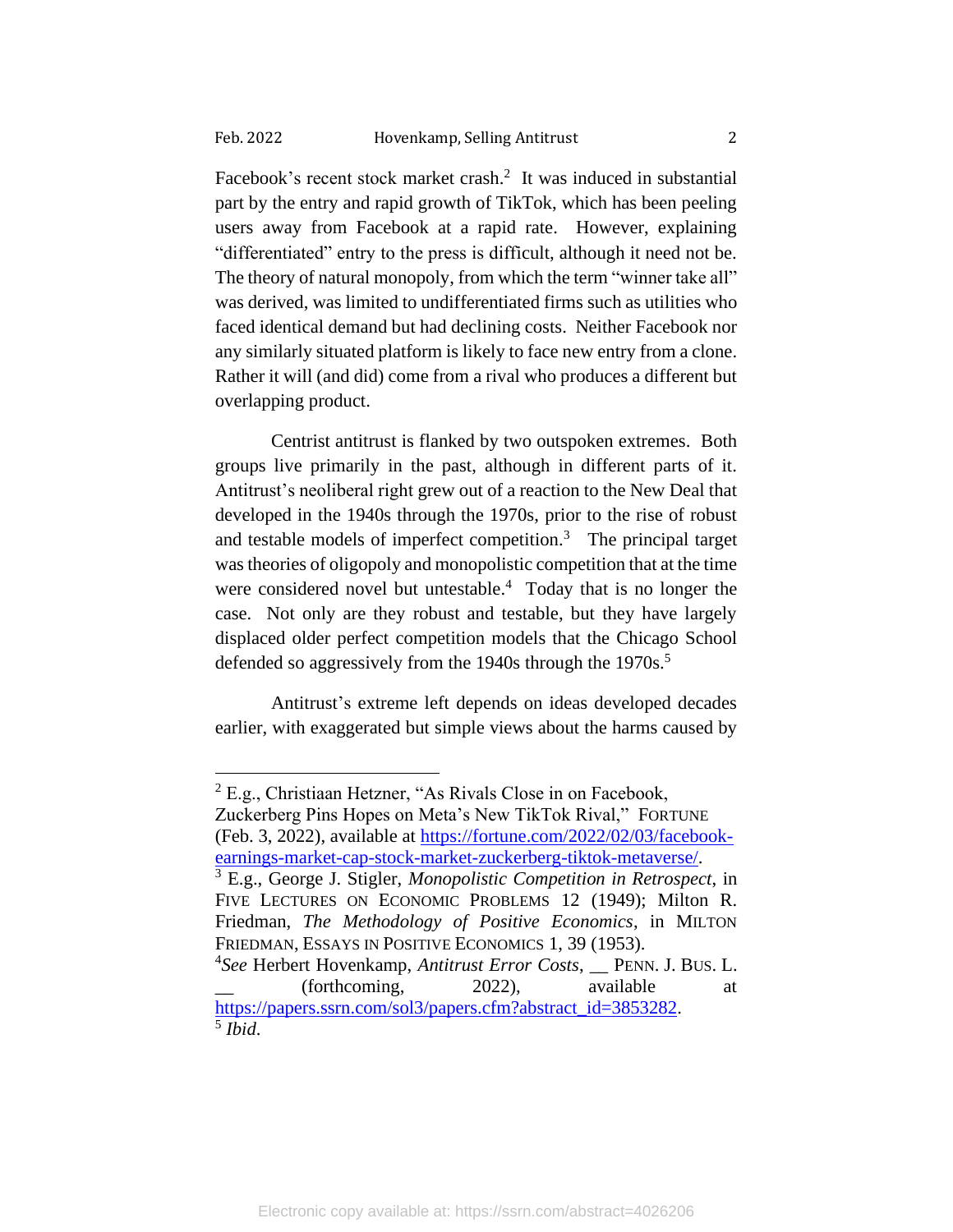big firms, but largely disregarding the welfare of consumers and labor – two enormous beneficiaries of competitive markets.<sup>6</sup> This position, sometimes referred to as "Progressive" or "Neo-Brandeisian," attempts to get back to an imagined view of Progressive antitrust policy. It does not accurately represent the views of the actual Progressives.<sup>7</sup> Even if it did, there is no obvious need to return to it, any more than a need to return to, say, the gold standard or mandatory balanced budgets.

The use of the term "Progressive" to describe the policies of the new antitrust left is historically unfortunate. In fact, no era has contributed more to modern antitrust doctrine than the original Progressives, and the vast majority of it was pro-enforcement. Among their contributions were partial equilibrium analysis, which breaks the economy up into small segments, or "markets, for purposes of study. This microeconomic doctrine led to the development of the "relevant market" in antitrust law for estimating power. Another Progressive development was the use of tools for measuring industrial concentration as a device for assessing industry competitiveness. Yet another was the concept of entry barriers, in contrast to the classical presumption that new entry is easy and certain to discipline monopoly pricing. In addition was the development of a more technical theory of costs, including the idea that industries with high fixed costs are more problematic, more conducive to unstable competition and cartels, and thus warrant closer scrutiny.<sup>8</sup> The new Progressives have

7 *See* Herbert Hovenkamp, *Progressivism's Antitrust Toolbox* (SSRN Dec. 29, 2021), available at [https://papers.ssrn.com/sol3/papers.cfm?abstract\\_id=3995502.](https://papers.ssrn.com/sol3/papers.cfm?abstract_id=3995502) <sup>8</sup>Hovenkamp, *Toolbox*, *supra* note \_\_.

<sup>6</sup> On the Neo-Brandeis movement, *see* David Dayen, *This Budding Movement Wants to Smash Monopolies*, THE NATION, April 4, 2017, available at [https://www.thenation.com/article/archive/this-budding](https://www.thenation.com/article/archive/this-budding-movement-wants-to-smash-monopolies/)[movement-wants-to-smash-monopolies/.](https://www.thenation.com/article/archive/this-budding-movement-wants-to-smash-monopolies/) For incisive commentary, *see* Daniel A. Crane, *How Much Brandeis Do the Neo-Brandeisians Want?*, 64 ANTITRUST BULLETIN 531 (2019).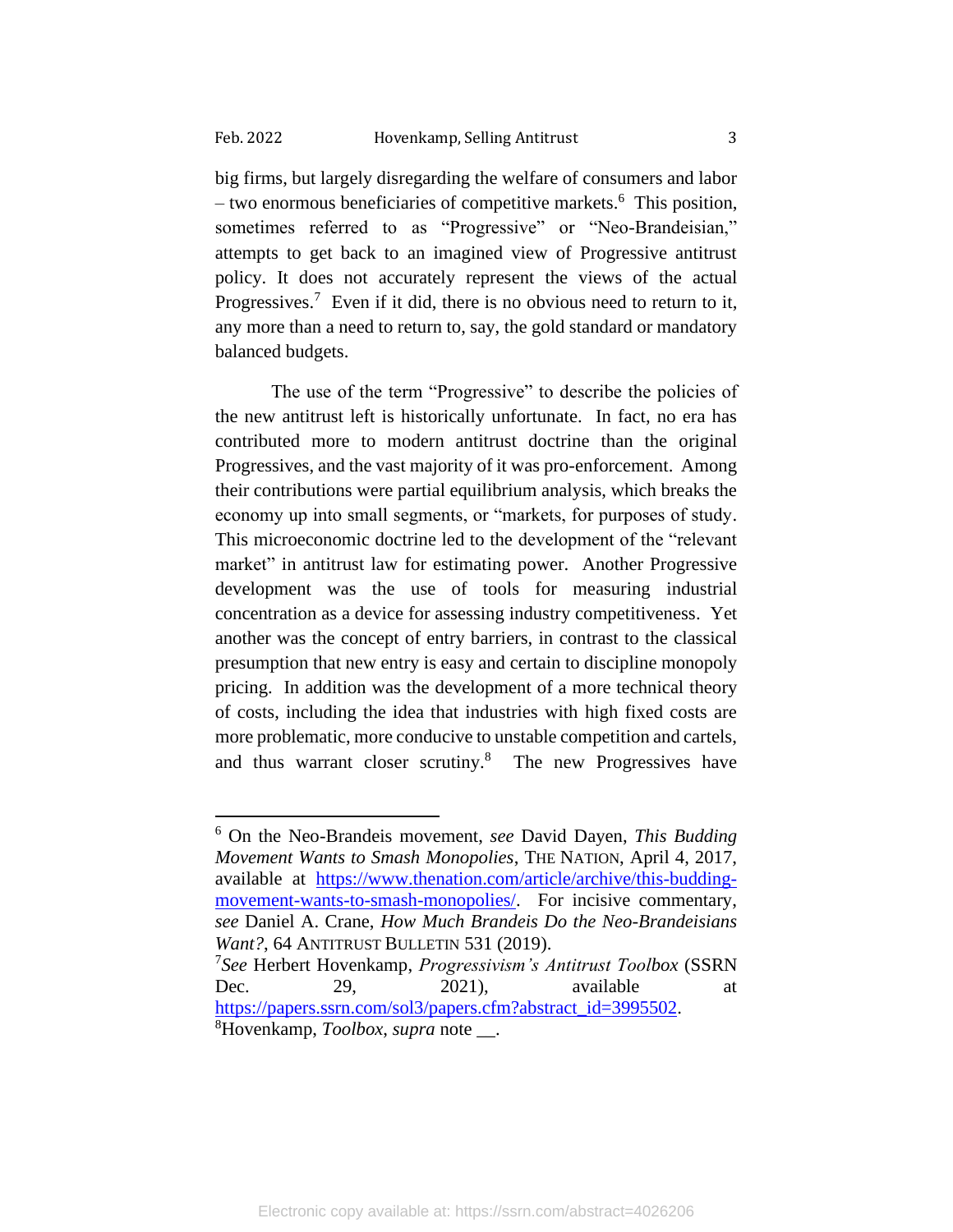purloined the name while ignoring most of the valuable antitrust enforcement tools that the actual Progressives developed.

How should antitrust be marketed to a press and readership whose principal common characteristic is a short attention span? The remainder of this essay highlights four positions that are harmful as a matter of antitrust law. They are attractive to the public, however, because each of them can be declared on a post-it note. The corrections unfortunately require both facts and explanation.

The first is the misuse of antitrust's "consumer welfare" principle, which has produced a great deal of resistance from people who do not understand its meaning. The misunderstanding is largely the fault of Robert Bork, who borrowed a general welfare concept from economics and then renamed it "consumer" welfare. Rhetorically, that was a *tour de force* and contributed a great deal to its popularity. It has also contributed to lower output and higher prices as a result of practices that should have been condemned but were not. "Output" is measured by quantity, quality, or innovation, but all three contribute to consumer value. Facilitating higher output both reduces prices and improves product quality, as sellers need to reach more buyers.

The fundamental problem with Bork's vision of consumer welfare was that he included producer profits as part of the welfare of consumers. For example, if a practice produced \$500 in consumer losses but \$600 in producer gains, Bork could label it as promoting "consumer welfare" even though actual consumers were losers. The impact of this has shown up prominently in Supreme Court opinions. For example, the dissenters in the *Actavis* case could proclaim that the goal of antitrust law is to improve consumer welfare even as they would have approved of a practice – pay-for-delay pharmaceutical patent settlements – that led to higher drug prices and harmed actual consumers.<sup>9</sup> The same thing is true of the majority opinion in Ohio v.

 $^{9}$ FTC v. Actavis, Inc., 570 U.S. 136, 161 (2013) (Roberts, C.J., dissenting).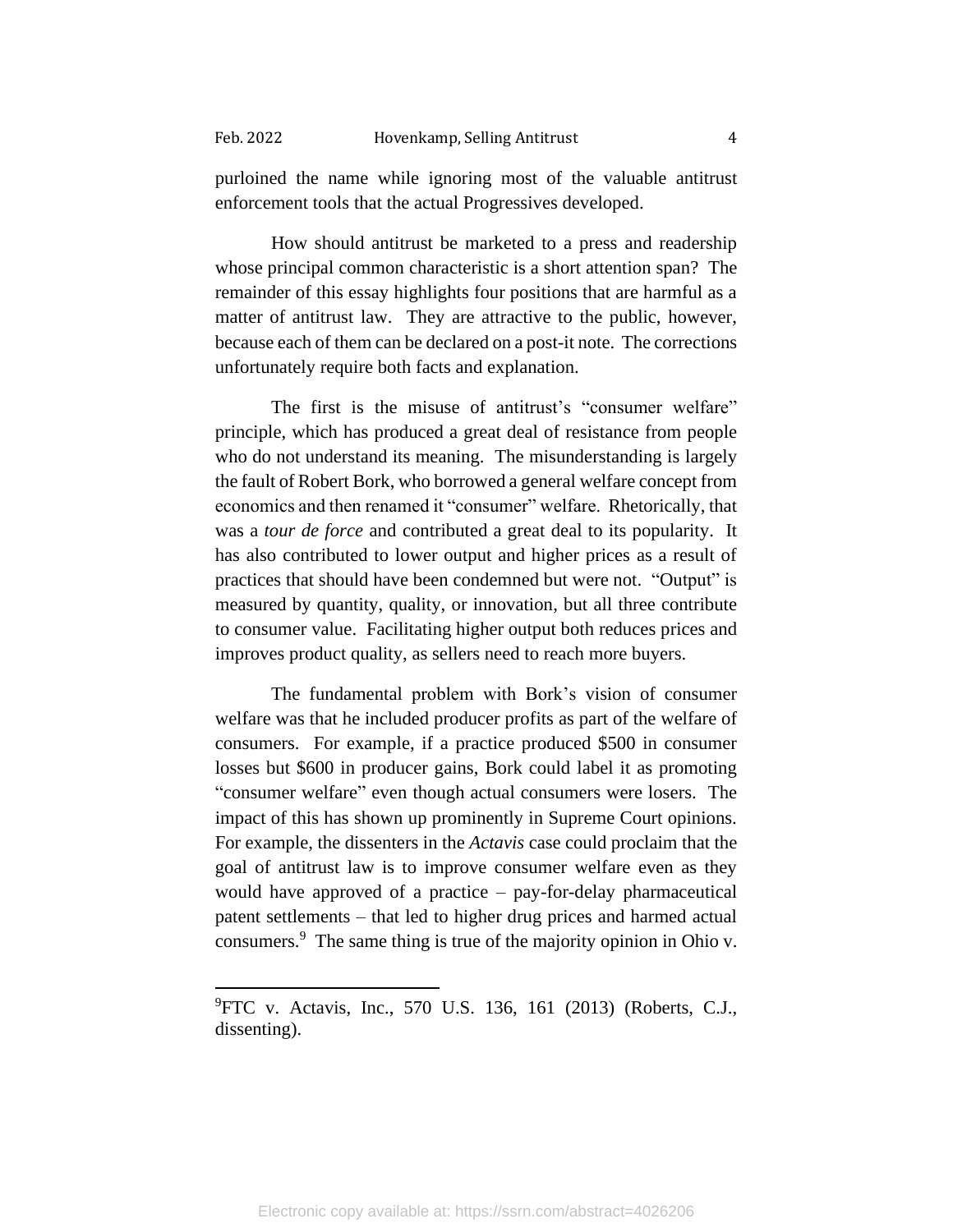Amex, which declared support for the consumer welfare principle even while approving a practice the imposed high consumer prices on every affected transaction.<sup>10</sup>

Bork's definition of "consumer welfare" as including producer profits was his way of addressing practices that could be efficient even as they created monopoly. Mergers are a commonly given example, but there are others. Bork borrowed a very well-known figure from economist Oliver Williamson as his model. A challenged practice might create a monopoly, producing its deadweight loss designated A<sup>1</sup> in the figure, but also reducing costs by area  $A_2$ . Bork's consumer welfare principle stated that this practice should be approved if the cost savings area was larger than the deadweight loss area. Bork used the figure below and described its meaning in *The Antitrust Paradox*. 11 The one thing he did not describe in any detail was the relationship between  $O_1$  and  $O_2$  at the bottom of his figure. The bottom line represents output, and  $O_2$  in the figure is about half the distance between the zero point and  $O<sub>1</sub>$ . That is to say, this particular practice reduced output by roughly half even as it was generating enormous efficiencies. The actual output reduction could be greater or less than half, depending on the shape of the demand curve and the extent of the cost savings.

<sup>&</sup>lt;sup>10</sup>Ohio v. Am. Express, 138 S. Ct. 2274, 2290 (2018). <sup>11</sup>ROBERT H. BORK, THE ANTITRUST PARADOX: A POLICY AT WAR WITH ITSELF 107 (1978).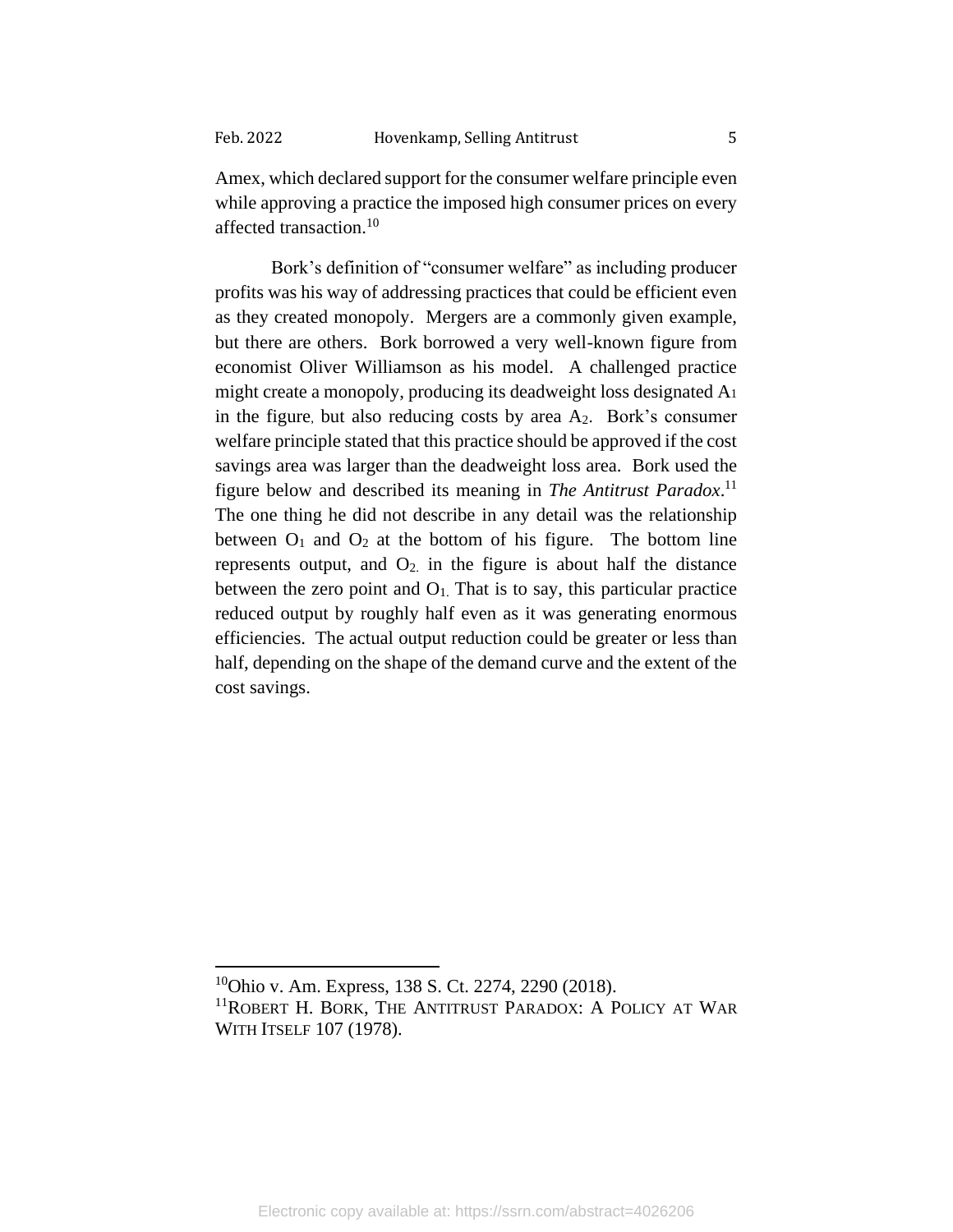

The one thing that Bork did say about output was that "any efficiencies associated with a firm's size are very likely to outweigh any restriction of output on the consumer welfare scale."<sup>12</sup> The statement is mystifying, but one thing it reveals is how little Bork knew about business. He appeared to think that the efficiencies that resulted from larger firm size came from the number of square feet in a plant or the number of facilities a firm owns, or some other thing that he associated with a "firm's size." But large size produces efficiencies mainly by increasing output.

This is a case of what Ronald Coase famously called "blackboard economics," where the geometry makes sense when you draw it with a piece of chalk, but it has little or no correspondence to the real world.<sup>13</sup> Bork never addressed the eminently important policy question of exactly what type of situation produces these results. The most important economy that firms achieve through mergers or joint ventures is economies of scale, but these generally accrue at greater

<sup>12</sup> Id. at 179.

 $13$ RONALD H. COASE, THE FIRM, THE MARKET, AND THE LAW 19, 28 (1989).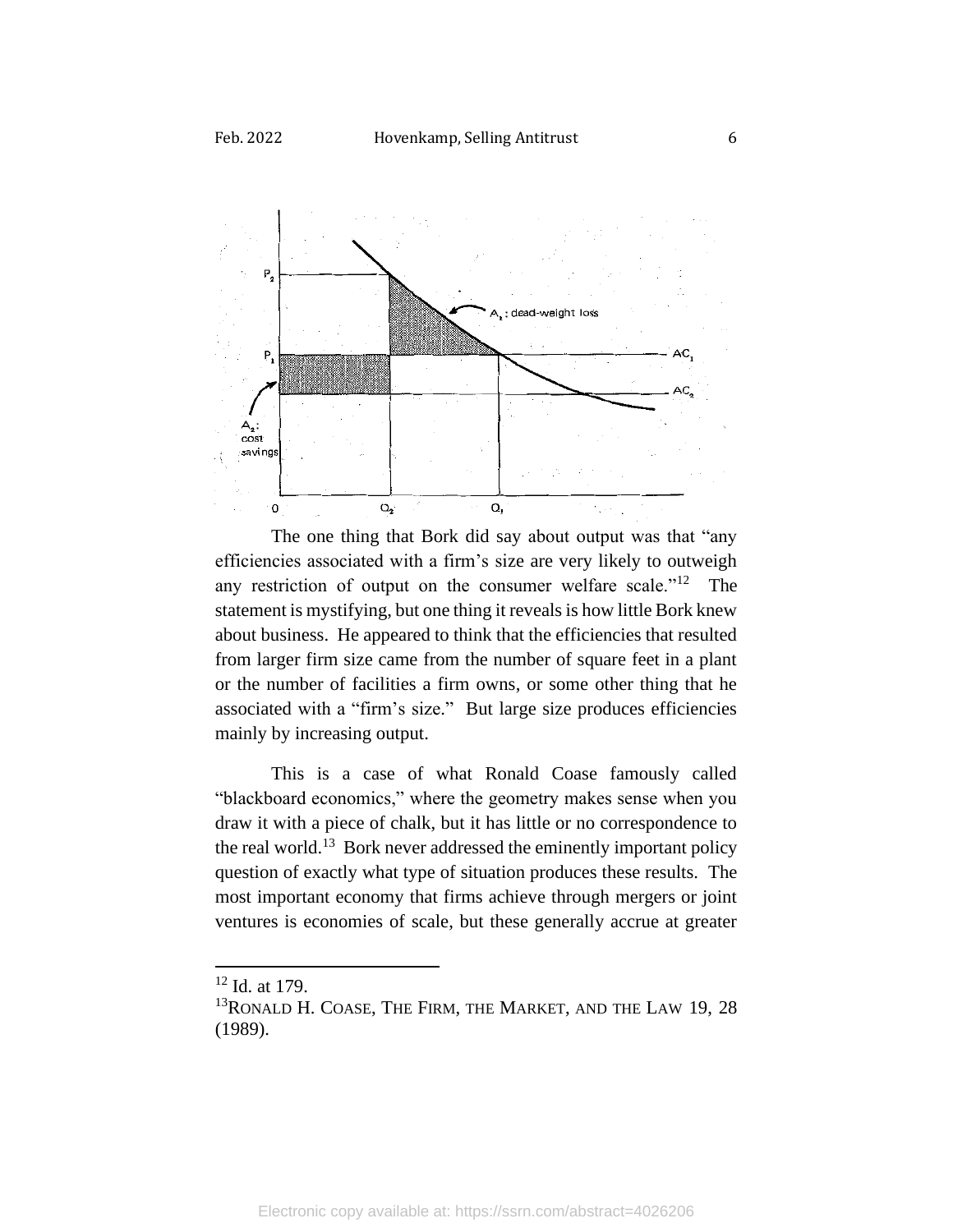rather than lesser output. Further, per unit fixed costs vary inversely with output. For example, a firm that has fixed costs of \$1000 and produces 200 units has per unit fixed costs of \$5. But if that firm reduces its output to 100 units while its fixed costs remain unchanged, its per unit fixed costs rise to \$10. So the monopolies that Bork must have had in mind were not firms with substantial fixed costs. But in that case, what was the source of durable monopoly?

Finally, but too often forgotten, is the impact of output on labor. Labor is largely a variable cost, and at the lower end of the pay scale it is almost entirely a variable  $cost<sup>14</sup>$ . As a result, price increasing/output reducing practices harm not only consumers, they also hurt labor – and perhaps significantly. This remains one of the biggest blind spots in the Neo-Brandeis movement: it legitimately states a strong concern for practices such as noncompete clauses that limit labor mobility, but it ignores the far bigger labor issue that affects many more workers, which is what happens to jobs when excessive protectionism for small business results in lower output.<sup>15</sup>

The press typically does not have the patience for all of these fine points. To the extent they relate "consumer welfare" to "Bork" they acquire the impression that consumer welfare is some kind of right-wing conspiracy to harm people in order to preserve high profits for firms. Properly defined, however, consumer welfare favors maximum sustainable output, which is consistent with competitive markets and benefits both consumers and suppliers, including workers. It manifestly does *not* favor high profits. The concept of maximum sustainable output is not a license to produce cheap goods. To the contrary, to the extent firms prefer better or more innovative products, satisfying those needs is a form of output.

<sup>14</sup> Further developed in Herbert Hovenkamp, *Labor's Interest in Antitrust* (SSRN, Jan. 23, 2022), available at [https://papers.ssrn.com/sol3/papers.cfm?abstract\\_id=4015834.](https://papers.ssrn.com/sol3/papers.cfm?abstract_id=4015834) <sup>15</sup> *Ibid*.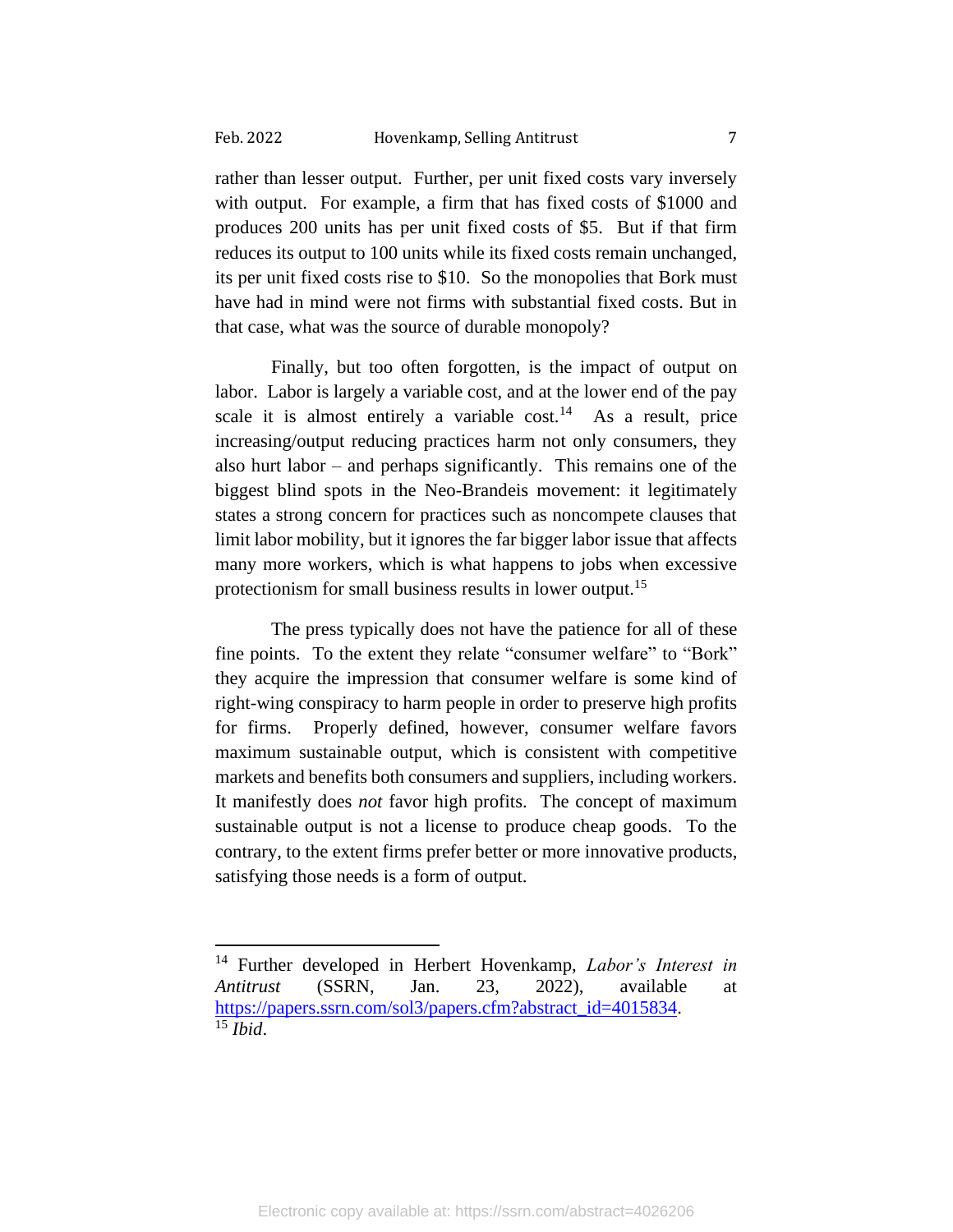Higher output solutions can harm competitors, however, and for that reason various small business interests have opposed them. When a firm increases its production, improves the quality of its product or invests more in innovation, that is typically bad for rivals. Small business interests raised these concerns during the formative years of antitrust enforcement, again during the New Deal, during the 1960s, and finally now. Brandeis' name is so often mentioned today because he was a champion of small business, <sup>16</sup> including of legal rules that imposed higher costs on larger firms for the benefit of smaller ones. For example, one of his well known dissents expressed support for state laws passed at the behest of small business that imposed higher taxes on chain stores than on single store operations.<sup>17</sup> In fact, he conceded that a possible effect of the statute was to make it unprofitable for the chains to do business in the state.<sup>18</sup> He was also a lifelong supporter of resale price maintenance, or manufacturer limitations on retailer price cutting. For Brandeis, RPM induced by retailer groups was a way of preventing larger firms from selling at lower prices.<sup>19</sup> The same concerns were reflected in the 1960s when the government condemned the Brown Shoe merger because it resulted in either "lower prices or in higher quality for the same price," and this

<sup>16</sup>*See, e.g*., Barak Orbach, *Antitrust Populism*, 14 N.Y.U. J. L. & BUS. 1 (2017).

<sup>17</sup>*E.g*., Liggett Co. v. Lee, 288 U.S. 517 (1933) (Brandeis, j., dissenting from decision striking down state statute that taxed chain stores at progressively increasing rates as the number of stores increased).

<sup>&</sup>lt;sup>18"</sup>The statute seeks to do this by subjecting the latter to financial handicaps which may conceivably compel their withdrawal from the state." *Liggett*, 288 U.S. at 541 (Brandeis, j., dissenting).

<sup>19</sup>*See* Herbert Hovenkamp, *The Law of Vertical Integration and the Business Firm: 1880-1960*, 95 IOWA L. REV. 863, 905-906 (2010). On Brandeis' activism, *see* Laura Phillips Sawyer, AMERICAN FAIR TRADE: PROPRIETARY CAPITALISM, CORPORATISM, AND THE 'NEW COMPETITION," 1890-1940 (2019).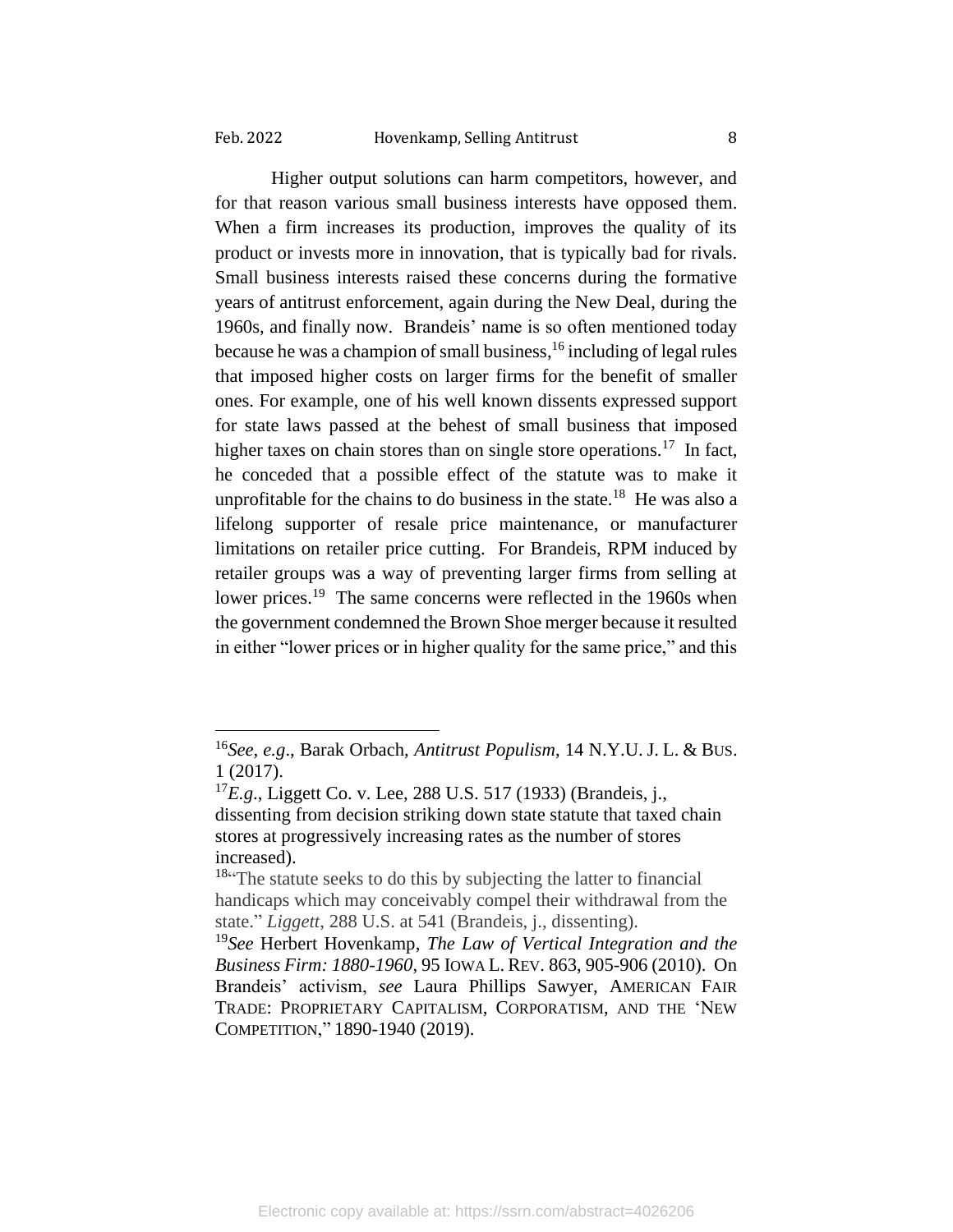harmed smaller competitors who could not compete.<sup>20</sup> Consumer welfare as maximum sustainable output is consistent with, although it does not compel, the existence of large firms.

A second position that has more rhetorical appeal than factual support is that the best thing that antitrust can do in areas of uncertainty is nothing. As a result, antitrust policy should be invoked only against very egregious practices such as naked price fixing. The fundamentals of this view were developed in the 1940s and 1950s by prominent Chicago School scholars such as George J. Stigler and Milton Friedman. The view migrated into the legal literature after it had largely become obsolete in economics, but it has proven to be very resilient, mainly because it brings profits to so many firms.<sup>21</sup>

This idea, which goes by the name of "error cost" analysis, begins with the premise that markets are robust and will naturally work themselves pure toward acceptable levels of competition. Judicial errors, by contrast, take a much longer time to correct. As a result, overdeterrence in antitrust is a much bigger problem than underdeterrence.<sup>22</sup> Justice Gorsuch reflected this view in the oral argument in the *Amex* case when he suggested that "judicial errors are a lot harder to correct than an occasional monopoly."<sup>23</sup> When we are

Company-owned and company-controlled retail stores have definite advantages in buying and credit; they have further advantages in advertising, insurance, inventory control and assists and price control. These advantages result in lower prices or in higher quality for the same price and the independent retailer can no longer compete ….

<sup>&</sup>lt;sup>20</sup>United States v. Brown Shoe, 179 F.Supp. 721, 738 (E. D. Mo. 1959), *aff'd*, 370 U.S. 294 (1962). The District Court's full statement is:

<sup>21</sup>*See* Herbert Hovenkamp & Fiona Scott Morton, *Framing the Chicago School of Antitrust Analysis*, 168 PENN. L. REV. 1843 (2020). <sup>22</sup>Frank H. Easterbrook, *The Limits of Antitrust*, 63 TEX. L. REV. 1, 2- 3 (1984).

<sup>23</sup>*See* Transcript of Oral Argument at 18, Ohio v. Am. Express Co. (Feb. 26, 2018) (No. 16-1454):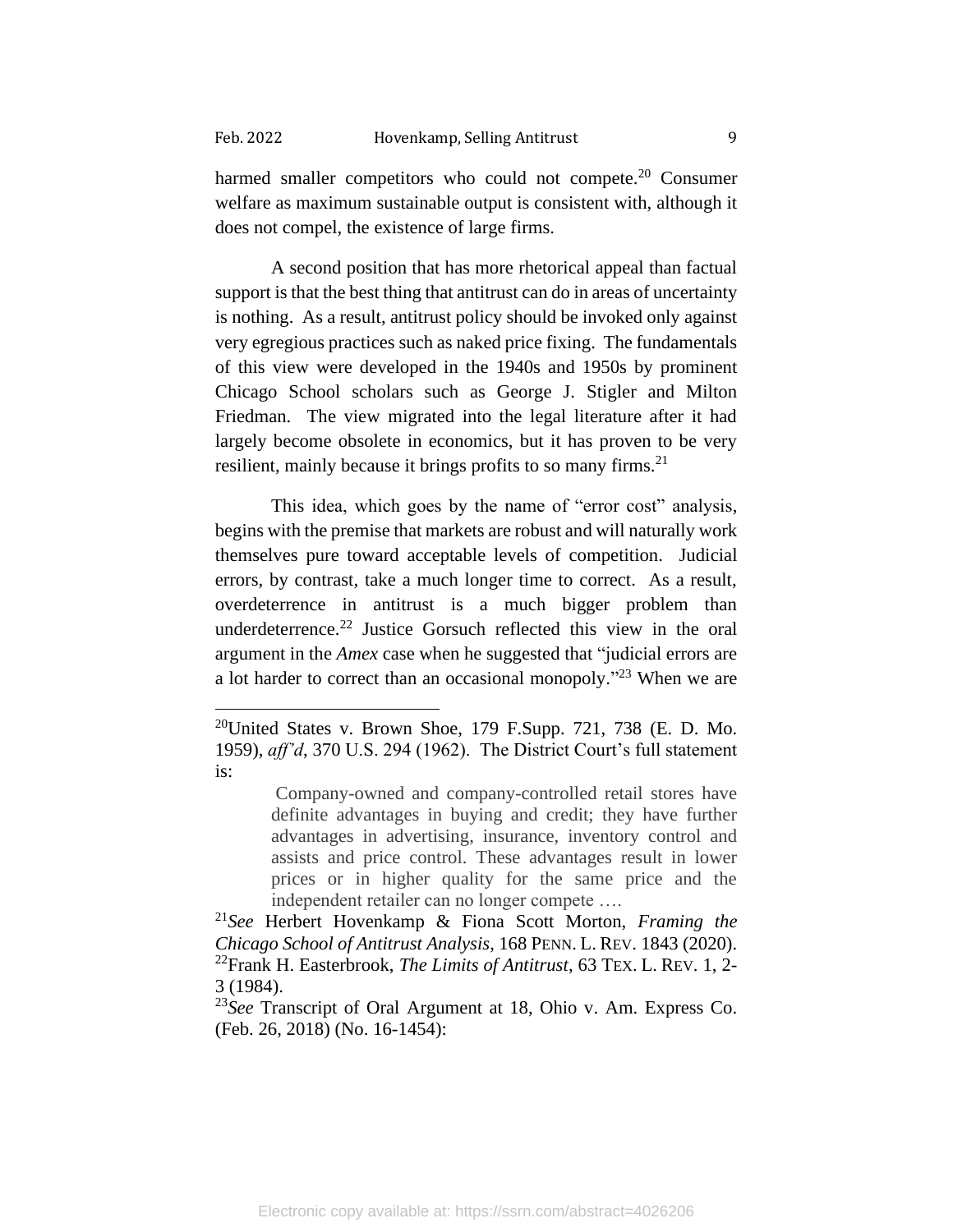in doubt, the best thing to do is nothing. Today, the right's adherence to error cost analysis in spite of a forty-year long explosion of economic evidence that undermines it is one of the most important sources of capture in the private economy. Both of its premises are wrong. Far from working inevitably toward competition, the amount of monopoly in the economy has been increasing steadily since the 1980s. Further, for their part judges are quite capable of overruling or limiting bad antitrust decisions, and often in a timely fashion.<sup>24</sup>

A third error is thinking that the large platforms are inherently bad and that the only good way to fix the problem is to break them up. Enthusiasm for breakups has waxed and waned across the history of antitrust enforcement. Courts are not very good at restructuring firms. The risks are significant that an imposed breakup will do more harm than good. Bad breakups can cause considerable harm to consumers, labor, and other affected interests, and often without solving the monopoly problem at hand.

Not all "breakups" are alike. It is important to distinguish divestitures of previously acquired assets – that is, the undoing of mergers – from breaking off assets that were internally developed.<sup>25</sup> Indeed, the unwinding of unlawful mergers has always been a wellestablished part of antitrust enforcement policy and remains so. The reason that we do much less of it today is a consequence of legislation that was passed in  $1976^{26}$  requiring most important mergers to be

why shouldn't we take Judge Easterbrook's admonition seriously, that judicial errors are a lot harder to correct than an occasional monopoly where you can hope and assume that the market will eventually correct it? Judicial errors are very difficult to correct."

<sup>24</sup>*See* Hovenkamp, *Antitrust Error Costs*, *supra* note \_\_.

<sup>25</sup>For example, Rory Van Loo, *In Defense of Breakups: Administering A "Radical" Remedy*, 105 Corn. L. Rev. 1955 (2020) (dealing mainly with spinoffs of acquired assets).

<sup>26</sup>Hart-Scott-Rodino Antitrust Improvements Act, codified at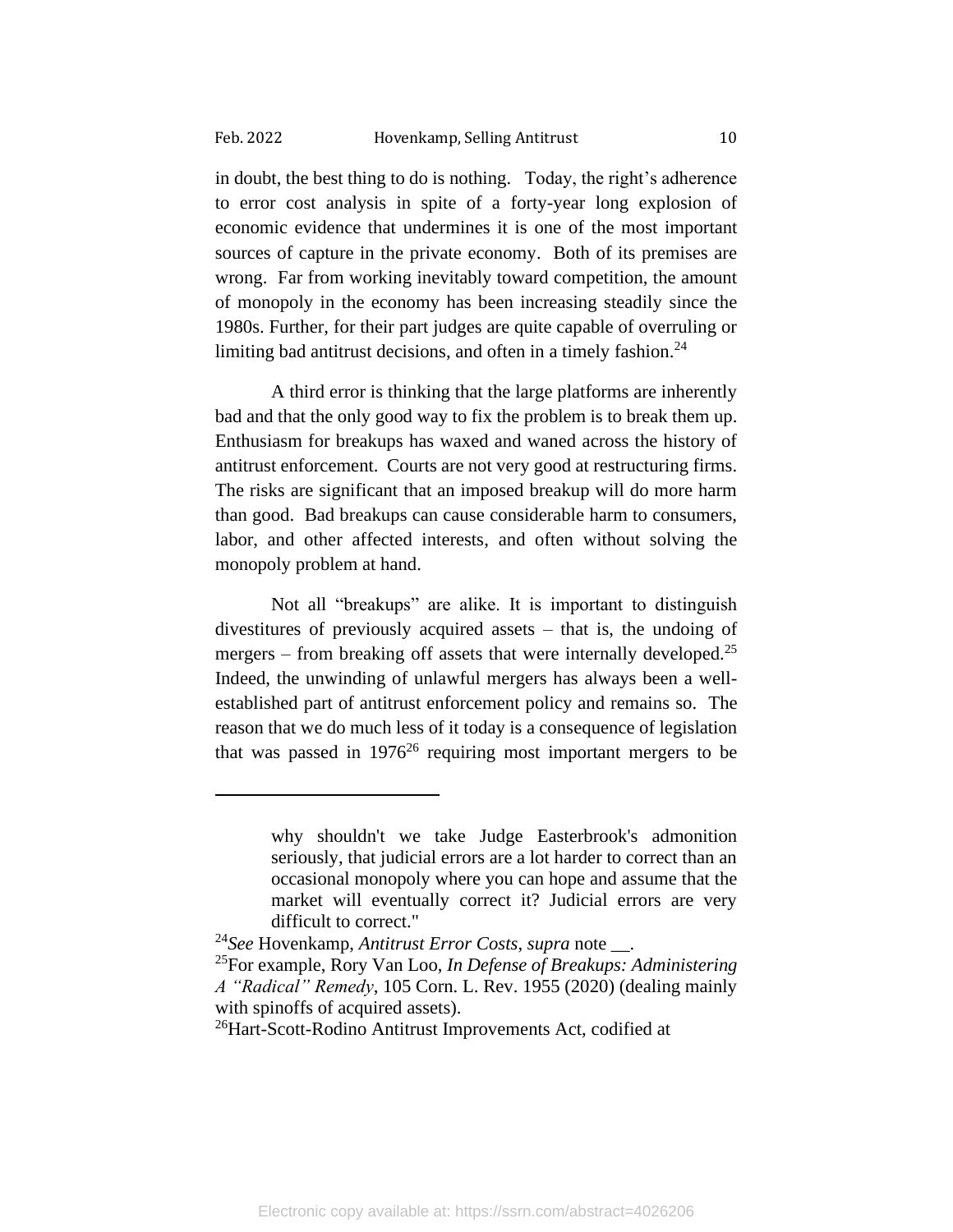reported before they occur. The result is that legal challenges typically precede the actual acquisition, and no breakup ever occurs. If the government wins, the remedy is an injunction barring the merger.

The statute does not eliminate the right to challenge consummated mergers, and a few such cases do occur.<sup>27</sup> Post-merger breakups are still an acceptable remedy for mergers that turn out later to be problematic. Whether a breakup is the best remedy depends in part on how well integrated the acquired firm's assets are into the acquiring firm. For example, the FTC's pending complaint against Facebook challenges its acquisitions of Instagram and Whatsapp, several years after they occurred and even though they were reviewed and approved at the time.<sup>28</sup> Both firms retain separate platforms and customer subscriptions, <sup>29</sup> however, and neither is fully integrated into Facebook's main platform. Breaking them off from Facebook should be manageable, although it may require some sharing of user information.

By contrast, breaking up internally developed assets is more difficult, and there is a greater chance of an error. However, even these can succeed. One case in point is the telephone system, broken into seven regional firms by an antitrust consent decree in 1982.<sup>30</sup> That breakup was a policy success, however, because it insisted on interoperability and thus preserved nearly all of the beneficial network

<sup>15</sup> U.S.C. §§ 15c-15h, 16, 18a (1976).

<sup>27</sup>*See* Menesh S. Patel, *Merger Breakups*, 2020 WIS. L. REV. 975. <sup>28</sup>Complaint for Injunctive and Other Equitable Relief  $\P$  64, FTC v. Facebook, Inc., 1:20-cv-03590-JEB (D.D.C. Dec. 9, 2020). *See* Herbert Hovenkamp, *Antitrust and Platform Monopoly*, 130 YALE L.J. 1952, 2033 (2021).

<sup>&</sup>lt;sup>29</sup> See [https://www.instagram.com/;](https://www.instagram.com/) and [https://www.whatsapp.com/.](https://www.whatsapp.com/) <sup>30</sup>United States v. AT&T Co., 552 F. Supp. 131, 141-42 & n.42 (D.D.C. 1982), *aff'd sub nom.* Maryland v. United States, 460 U.S. 1001 (1983).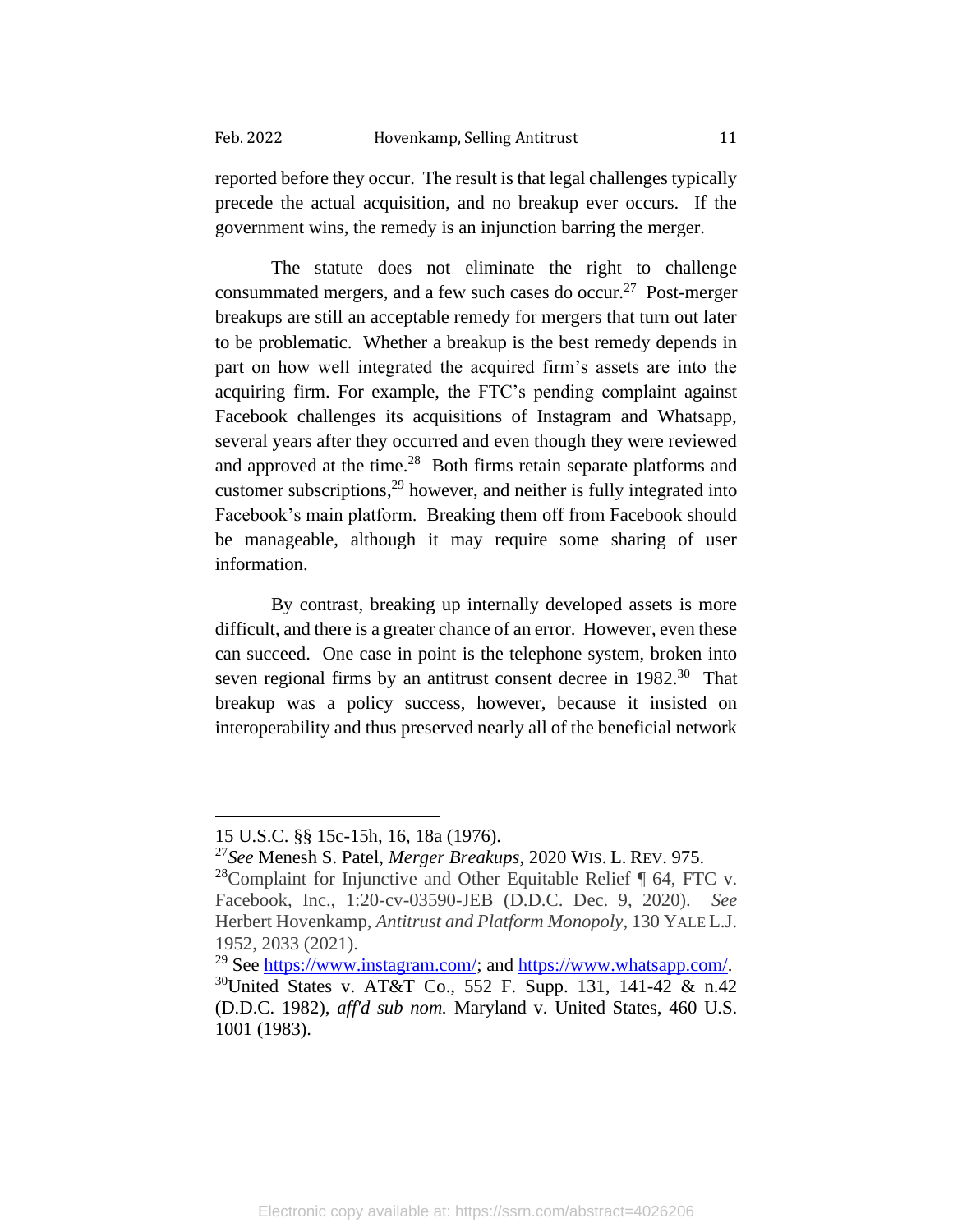effects of a unitary phone system. That consent decree should offer a playbook for Facebook and a spun-off firm such as Instagram.

An effective breakup must break *into* a monopoly, however, and not merely spin it off. For example, some have suggested that Alphabet, the parent of Google, should spin off Google search. But if Google search is itself the monopoly, all that breakup will do is transfer the monopoly to a different owner. If a firm produces 80% of the market's toasters and 50% of the market's blenders, spinning off the blender division will simply give us one firm that continues to control 80% of the toasters and a second that controls 50% of the blenders. In order or to break up the monopoly we need to divide toaster production, but in most markets, and particularly digital ones, that is much more difficult to accomplish.

To be sure, one monopoly division in a firm may be able to cross-subsidize another division, but then we need to sort out how much of this is beneficial and how much is harmful. For example, in the *Berkey* case the court refused to condemn Kodak's simultaneous introduction of a new camera and film cartridge that were compatible only with one another. The mere fact that one department in the firm "benefits from association" with another division with monopoly power should not be unlawful.<sup>31</sup> In this case consumers found the new camera/film package so desirable that it swept the market. Further, in most cases there are nonstructural alternatives such as injunctions that will work better. In *Berkey* the plaintiff did not seek divesture of Kodak's film business, but only an order compelling Kodak to predisclose technology in progress that might harm a rival.<sup>32</sup> For example, Android handheld manufacturers have made Google Search the default search engine, but that practice was ended in the EU by an

<sup>31</sup>Berkey Photo, Inc. v. Eastman Kodak Co., 603 F.2d 263, 276 (2d Cir. 1979), cert. denied, 444 U.S. 1093 (1980).

<sup>32</sup>*See Id*. at 281 (reversing district court's jury instruction that required a monopolist to predisclose if its new technology made "it impossible for a competitor to compete with Kodak in the camera market unless it could offer products similar to Kodak's….").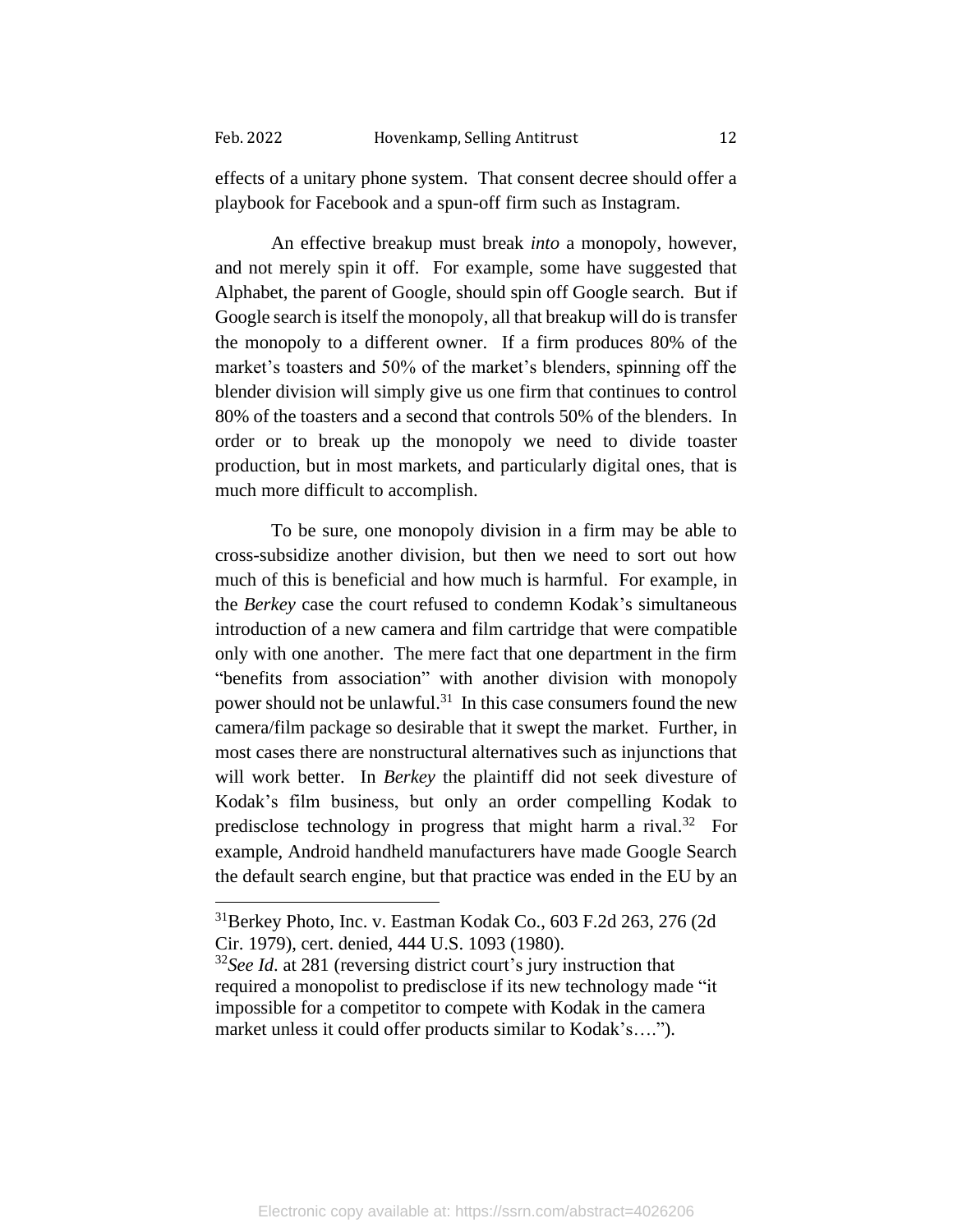injunction, not a breakup.<sup>33</sup> The same thing could happen under United States law.

 Simply breaking up firms without considering these effects can make a firm smaller but almost certainly not more attractive. For example, we might break Facebook into one firm exclusively for men and another exclusively for women, or perhaps into different firms for different geographic areas. Or we could divest video posting, or message boards or some other feature. Removing features would make Facebook smaller, but it would also be crippling, not only for Facebook itself but also for its users, shareholders, employees and other suppliers. Indeed, the very features that make Facebook attractive also explain why it is large – namely, the ability to connect a very large network of members without significant restriction, and to offer an aggregated set of features that these members want on demand in differing combinations.

There are more promising alternatives, although we have less experience with them. One is compelled "interoperability," which has become a term for a decree that requires a dominant firm to share some operations or data with other firms. The grandparent of such remedies is the consent decree that broke up the telephone company,  $34$ subsequently expanded by the 1996 Telecommunications  $Act<sub>1</sub><sup>35</sup>$  which permitted smaller phone carriers to interconnect with the dominant carriers. For more than a decade interconnection was supervised by a single federal judge, Harold Greene. <sup>36</sup> Then federal and state telecom

<sup>&</sup>lt;sup>33</sup> See Google to Allow Android Users in Europe Choose Default Search Engine (Reuters, Aug. 2, 2019), available at [https://www.reuters.com/article/eu-google-antitrust/google-to-allow](https://www.reuters.com/article/eu-google-antitrust/google-to-allow-android-users-in-europe-choose-default-search-engine-idUSL4N24Y2GY)[android-users-in-europe-choose-default-search-engine](https://www.reuters.com/article/eu-google-antitrust/google-to-allow-android-users-in-europe-choose-default-search-engine-idUSL4N24Y2GY)[idUSL4N24Y2GY.](https://www.reuters.com/article/eu-google-antitrust/google-to-allow-android-users-in-europe-choose-default-search-engine-idUSL4N24Y2GY)

<sup>34</sup>United States v. AT&T, *supra* note \_\_.

 $35$ Telecommunications Act of 1996, 47 U.S.C. § 251(c) (2018).

<sup>36</sup>*See* Joseph D. Kearney, *From the Fall of the Bell System to the Telecommunications Act: Regulation of Telecommunications Under Judge Greene*, 50 HASTINGS L.J. 1395 (1999).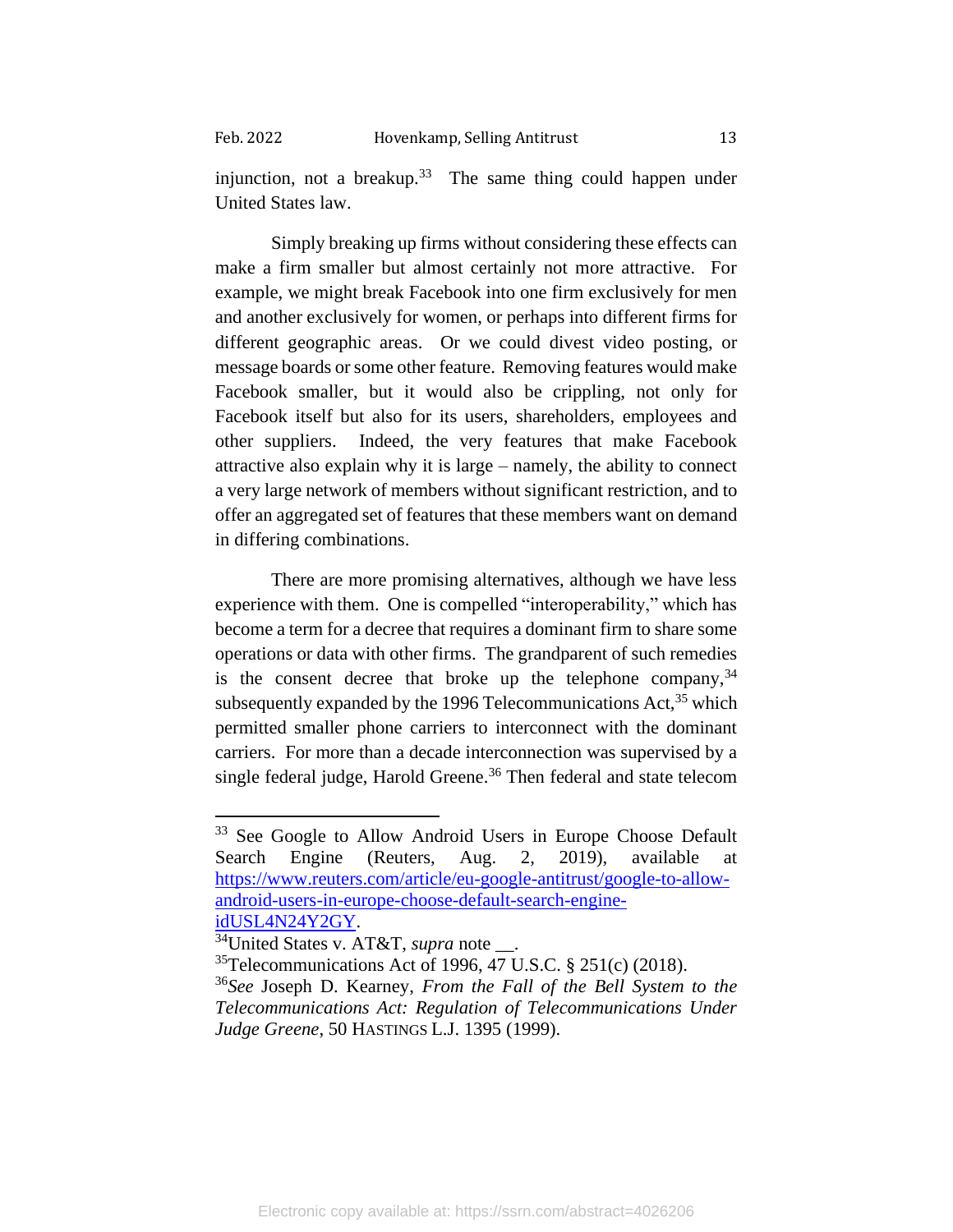agencies took over that task. The result was the creation of the national telephone network as we have it today, which has largely achieved the gold standard among networks: everyone can talk to everyone else.

Interoperability remedies could also be made to work in markets for things like ride-hailing services. For example, Uber and Lyft might be joined under a common app and the two firms or their drivers bid by posting their fares. The user of the app would select a car based on price, location, or other features. Making interoperability work in more complex situations such as Facebook or consumer search engines would be more challenging but very likely doable. Interconnection remedies are a particularly promising alternative on two-sided platforms with substantial direct and indirect network effects. Here, the network becomes more valuable as the number of users on both sides increases. Breakup remedies that interfere with that will not only make users worse off but they will also be unstable because they are not equilibrium solutions.

Other types of interoperability – although that term may be a misnomer – are also worth trying out. Full interoperability is "dynamic" in the sense that all covered firms participate in ongoing changes, which occur more-or-less simultaneously across all platforms. "Static" interoperability can also be effective at promoting competition. One example is data portability. Facebook limits user ability to switch away by making customer data nonportable. Overall, Facebook users face low switching costs and there are few limits on their ability to switch to an additional or alternative networking site. As a user's history of photos, videos, and other communications becomes larger and more valuable to that user, however, the cost of switching is higher. In his January, 2022, decision sustaining the FTC's complaint, Judge Boasberg described this as a barrier to entry resulting from high switching costs, and he is correct.<sup>37</sup> A form of

<sup>37</sup> FTC v. Facebook, Inc., \_\_\_ F.Supp.3d \_\_\_, 2022 WL 103308 (D.D.C. Jan. 11, 2022):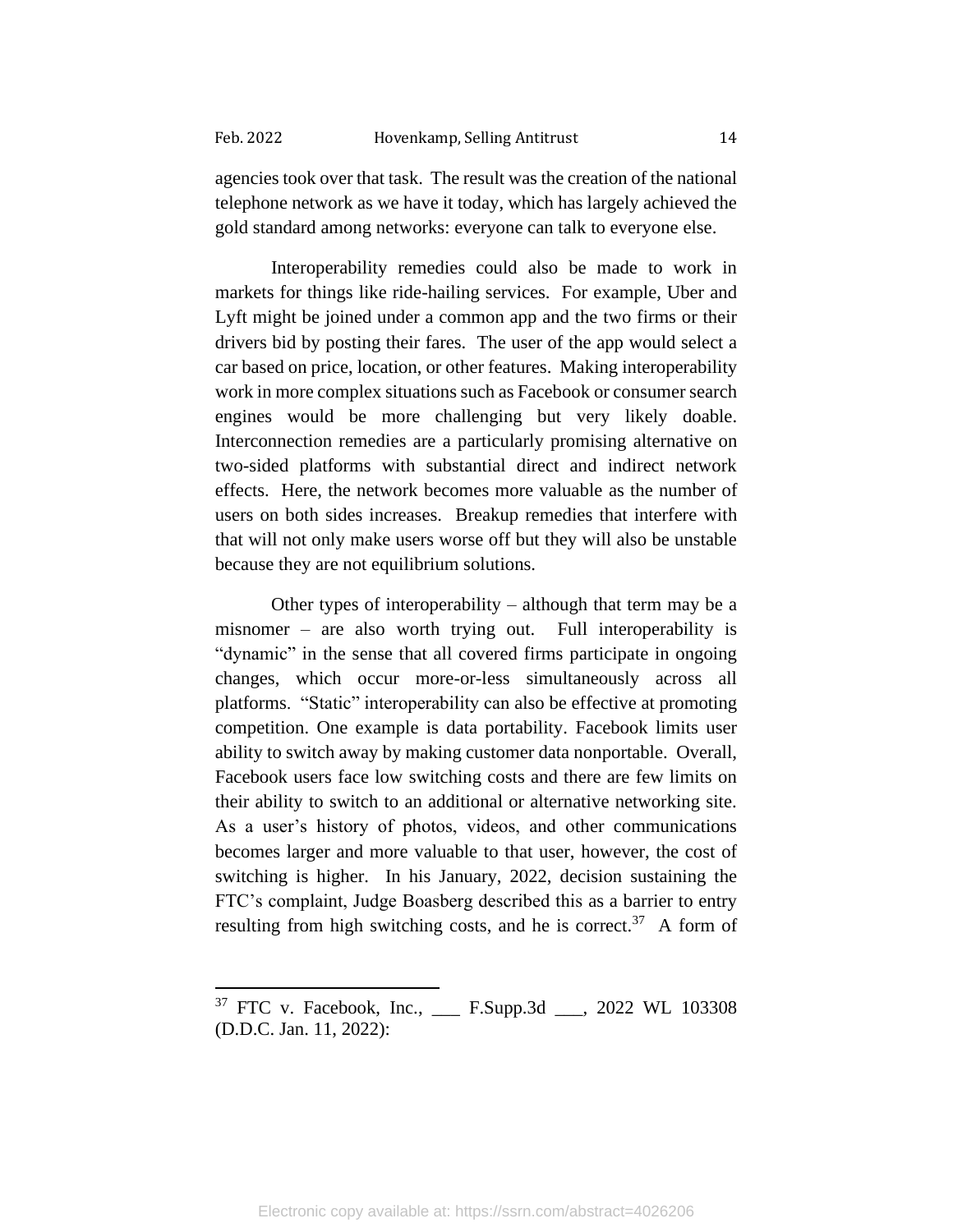relief worth considering is a requirement that data be stored in a commonly addressable and portable format that is controlled by the customer and transferable at will. This is not the same thing as full interoperability, which would mean that a customer's changes on one platform would be automatically synched to appear on other platforms as well. Whatever the precise solution, fashioning it should begin with the premise that customers are the owners of their personal data.

An alternative with promise but no track record outside of voluntary arrangements is the reorganization of management rather than the firm itself. That is, if you cannot make the firm's assets structurally more competitive perhaps you can make its management more competitive.<sup>38</sup> For example, suppose Amazon was reorganized under a board consisting of several competing Amazon market participants with separate businesses of their own. This board would have oversight over merchant selection and sales policies. Plenty of precedent exists for treating the decisions of corporations run by directors with independent businesses as agreements among the participants rather than as the unilateral actions of the parent firm. Important Supreme Court decisions involving the Chicago Board of

<sup>…[</sup>T]he FTC advances a modern variation on that wellestablished barrier to entry. It alleges that "because a core purpose of personal social networking is to connect and engage with personal connections, it is very difficult for a new entrant to displace an established personal social network in which users' friends and family already participate." In other words, why would new users go to a social space that does not include their important contacts?

Citing 3 PHILLIP E. AREEDA & HERBERT HOVENKAMP, ANTITRUST LAW  $\P$ 421h (4<sup>th</sup> ed. 2015).

<sup>38</sup>*See* Herbert Hovenkamp, *Antitrust and Platform Monopoly*, 130 YALE L.J. 1952, 2021-2032 (2021).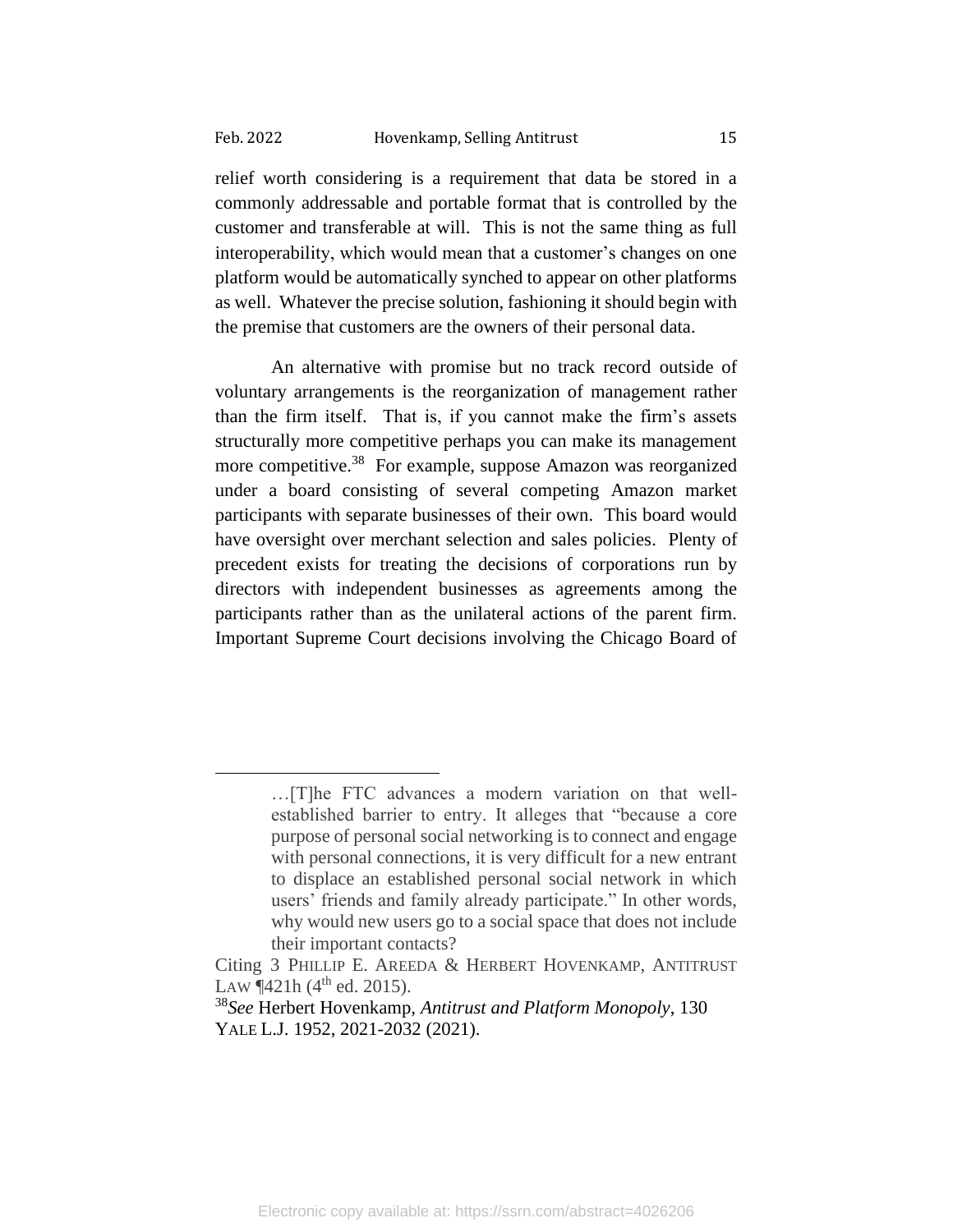Trade, $39$  the Associated Press, $40$  and the NFL $41$  involved such structures. The Supreme Court had no difficulty treating their conduct as agreements among their members rather than unilateral conduct. Similar reasoning has been applied to hospital staff privileges boards<sup>42</sup> and real estate associations whose members are active brokers.<sup>43</sup> When the individual members – even if stockholders in a common enterprise – collude with one another, §1 of the Sherman Act can be brought to bear.

The significance is that collaborative conduct is treated under a much more aggressive standard than is unilateral conduct. The concerns shift toward agreements that reduce output and raise price, rather than the strict standards that apply to monopolizing conduct. For example, unilateral refusals to deal are almost never unlawful under the antitrust laws, while concerted refusals can be. Purely vertical restrictions such as most-favored-nation clauses requiring suppliers to discriminate against competitors are subject to the rule of reason. However, if these restrictions are horizontal because they are imposed by agreement among a group of competitors they can be unlawful per se. Even under the rule of reason, however, the market power requirements under existing law are lower. Under such a structure,

<sup>39</sup>Bd. of Trade of Chi. v. United States, 246 U.S. 231, 239 (1918) (agreement among shareholders of an Illinois corporation).

 $^{40}$ Associated Press v. United States, 326 U.S. 1, 3-4 (1945) (same, members of New York Corporation).

<sup>41</sup>Am. Needle, Inc. v. NFL, 560 U.S. 183, 189-96 (2010) (individual teams controlling NFL IP-licensing subsidiary treated as conspiring actors).

<sup>42</sup>*E.g*., Boczar v. Manatee Hosps. & Health Sys., Inc., 993 F.2d 1514, 1517 (11<sup>th</sup> Cir. 1993).

<sup>43</sup>*E.g*., Freeman v. San Diego Ass'n of Realtors, 322 F.3d 1133, 1144-47 (9th Cir. 2003).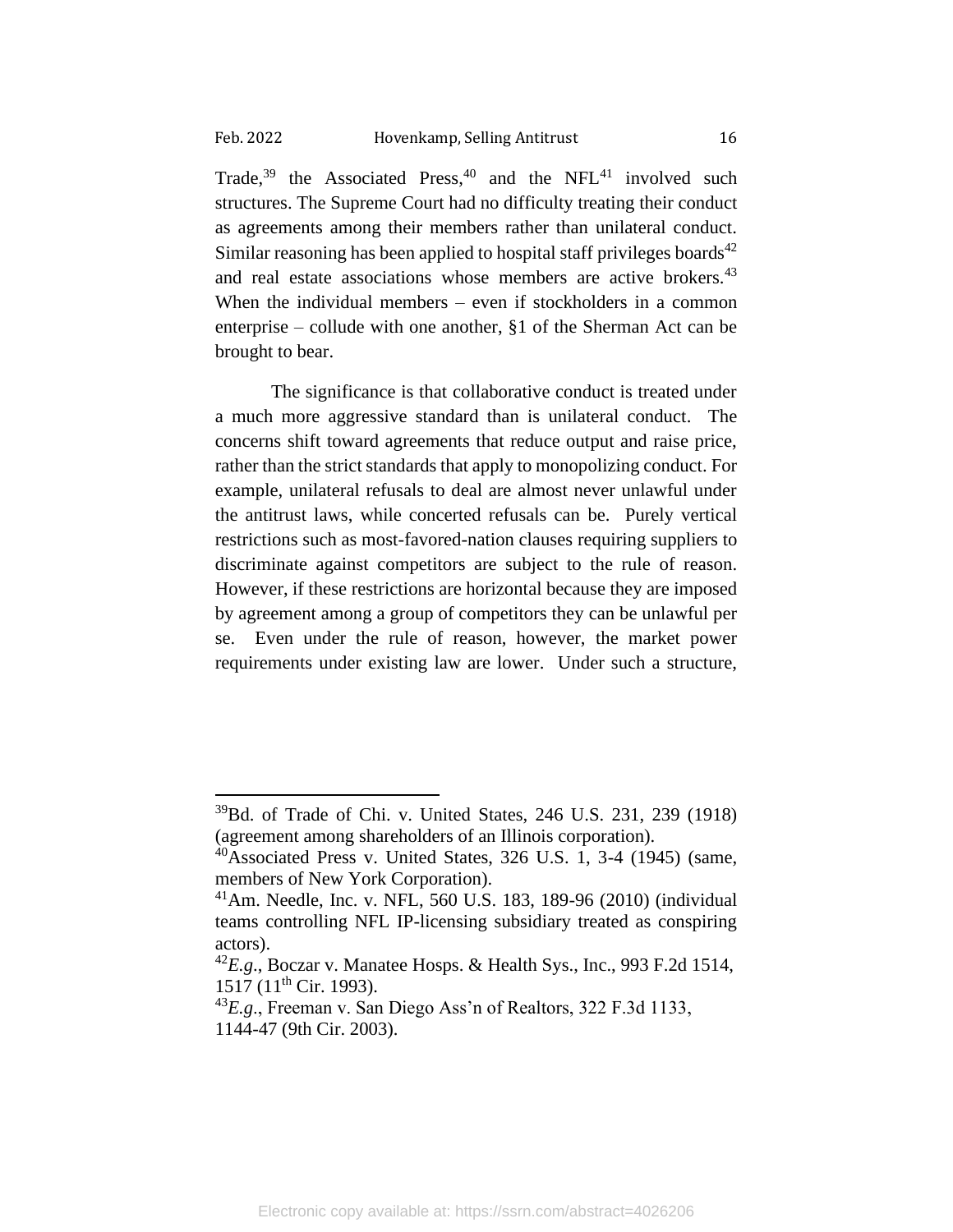practices would be much easier to reach, although they would still require a showing of competitive harm.<sup>44</sup>

Finally, a fourth position lies in the remedies contained in legislative proposals pending in Congress under the name "selfpreferencing."<sup>45</sup> This term refers to situations where a platform provides its own goods or services as well as the goods or services of others, and then somehow discriminates against the third parties. The legislation clearly targets Amazon, but it also has relevance for any covered platform that offers marketplaces for both their own services and those of others, or who engage with a range of suppliers or advertisers.

The idea is a complete misfire to the extent that it ignores that consumer switching is usually more costly in traditional brick-andmortar stores. For example, a customer in a physical Wal-Mart store who is unhappy with Wal-Mart's preferencing of an in house product over a rival brand can switch by driving to a different store. By contrast, a customer unhappy with Amazon's product selection can find alternatives with a mouse click. The damage done by these provisions would be limited if they contained a market power requirement, but as of this writing they appear not to. Rather they are explicitly directed at platforms of a certain gross size. For example,

[https://www.congress.gov/bill/117th-congress/senate-bill/2992/text.](https://www.congress.gov/bill/117th-congress/senate-bill/2992/text) *See also* Taylor Hatmaker, *The First Big Tech Antitrust Bill Lumbers Toward Reality*, TECHCRUNCH, Jan. 20, 2022, available at [https://techcrunch.com/2022/01/20/tech-antitrust-self-preferencing](https://techcrunch.com/2022/01/20/tech-antitrust-self-preferencing-bill-american-innovation-and-choice-online-act/)[bill-american-innovation-and-choice-online-act/.](https://techcrunch.com/2022/01/20/tech-antitrust-self-preferencing-bill-american-innovation-and-choice-online-act/)

<sup>44</sup>The proposal is developed more fully in Hovenkamp, *Platform Monopoly*, *supra* note \_\_at 2021-2031.

<sup>45</sup>*See* American Innovation and Choice Online Act, S.2992, 117th Congress (2021-2022), available at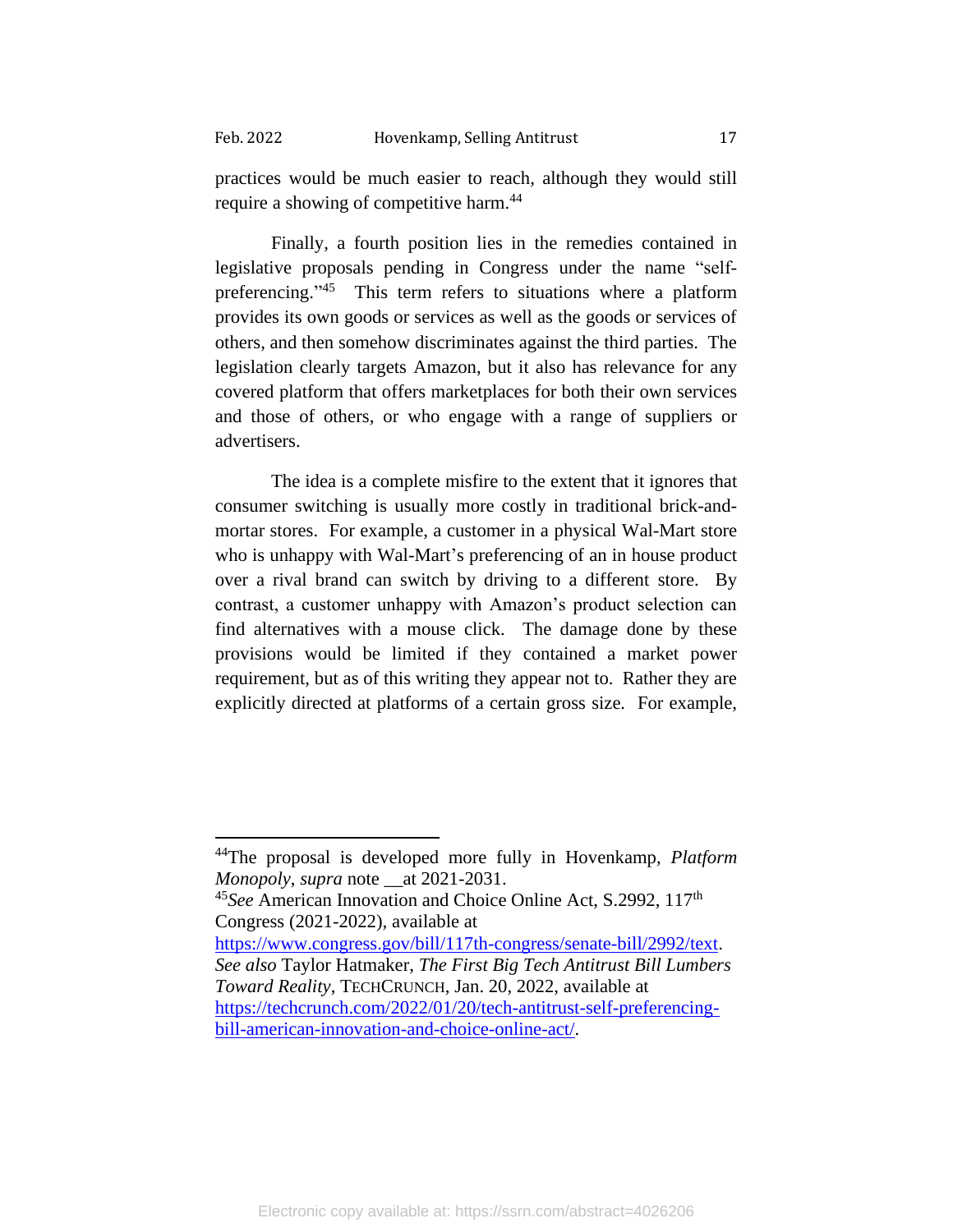Amazon is covered even though it has non-dominant market shares in most products that it sells, save a few items such as eBooks.<sup>46</sup>

As currently formulated, the pending self-preferencing legislation is an affront to both antitrust policy and intelligent regulatory policy. Indeed, it displays all the signs of special interest capture disguised as an antitrust law. Covered firms are chosen in a way designed to handicap a small number of digital firms for the benefits of smaller firms or those that are dedicated to older technologies.

A related concern is based on accusations that Amazon and perhaps other firms collect data on goods that it sells for third parties and then takes advantage of this data to engineer copies of these goods, typically selling them at a lower price.

About the worst solution for these problems is a structural separation rule. That would deprive customers of the benefits of intraplatform competition, which is substantial on platforms such as Amazon, but also on others such as eBay. Amazon presents a rather different problem from the chain stores that provoked Louis Brandeis's anger in the 1920s and 1930s. 47 A big chain such as A&P largely sold its own goods in competition with smaller firms, who suffered greatly from the increased competition. By contrast, Amazon's relationship with third party sellers is as both competitor and broker, and it is important to segregate these out.

Amazon's in house sales of its goods through its house brands, such as AmazonBasics, affects rivals in a variety of ways. First, there is one set of small firms who choose not to sell on Amazon at all, and they certainly face more competition, but they are not the target of

<sup>46</sup> See<https://nrf.com/blog/2021-top-100-retailers> (Amazon less than 10% even among list limited to ten largest retailers, based on 2021 data)

<sup>47</sup>*E.g*., Liggett Co. v. Lee, 288 U.S. 517 (1933), discussed *supra*, note  $\overline{\phantom{a}}$ .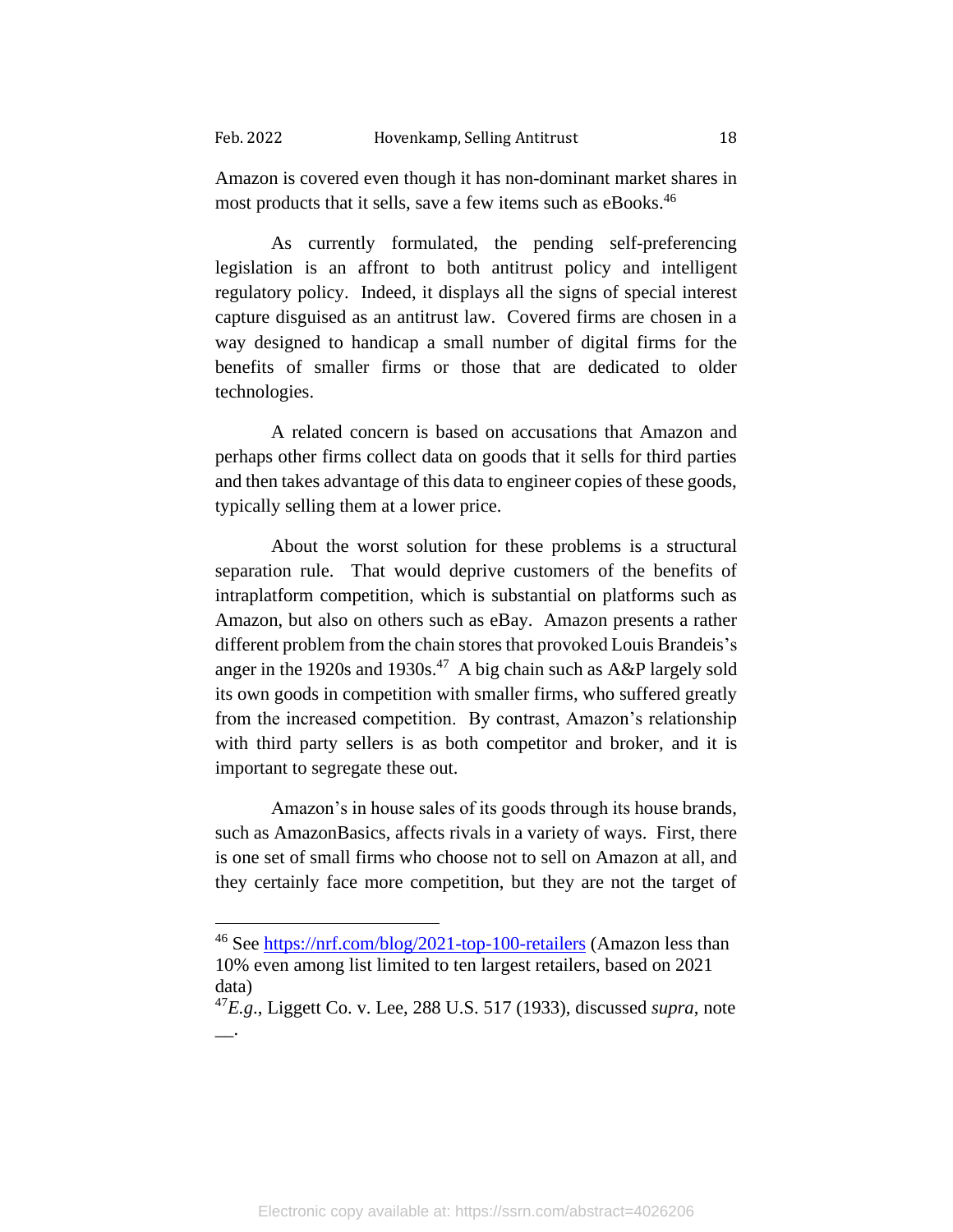these bills because they are already off the platform. Second are small firms that sell on Amazon and that may be vulnerable if Amazon manipulates its displays or terms or reverse engineers their products. Third are large firms that have premium brands of their own. The largest dollar volume of AmazonBasics sales come from these products. These include things like alkaline batteries, which Amazon sells in competition with brands such as Duracell, Eveready, or Energizer. Duracell is owned by Berkshire-Hathaway, one of the largest firms in the country, but the other name brands are also large firms. A second large category is consumable office supplies, where its principal competitor is 3M, another very large firm. A third is small electronic appliances such as toasters, where it competes with Black & Decker, the largest maker of small appliances, and Cuisinart. A fourth is electronics cables, sold in competition with Anker and Belkin. For all of these, the impact of Amazon's own product presence is clear: consumers have an additional choice and the premium brand must cut its price or lose sales. The only entity that will benefit if Amazon is forbidden from selling AmazonBasics and Duracell batteries on the same website is Berkshire-Hathaway.

This hardly means that antitrust is toothless. It just needs to search more carefully for competitive harm. One is platform mostfavored clauses, which require sellers to sell to others only at higher prices. Another is exclusive dealing, and there may be others that can be challenged under §1 of the Sherman Act.

The final problem here is reverse engineering and knockoffs. The literature here is heavily anecdotal and focuses on relatively few instances, <sup>48</sup> but clearly some exist. The problem raises several questions. First, is Amazon using information supplied by these thirdparty sellers that is not generally available? For example, anyone can

<sup>48</sup>*See Investigation of Competition in Digital markets, Subcommittee on Antitrust, Commercial and Administrative Law of the Committee on the Judiciary* (2020), available at [competition\\_in\\_digital\\_markets.pdf](https://judiciary.house.gov/uploadedfiles/competition_in_digital_markets.pdf)  [\(house.gov\).](https://judiciary.house.gov/uploadedfiles/competition_in_digital_markets.pdf)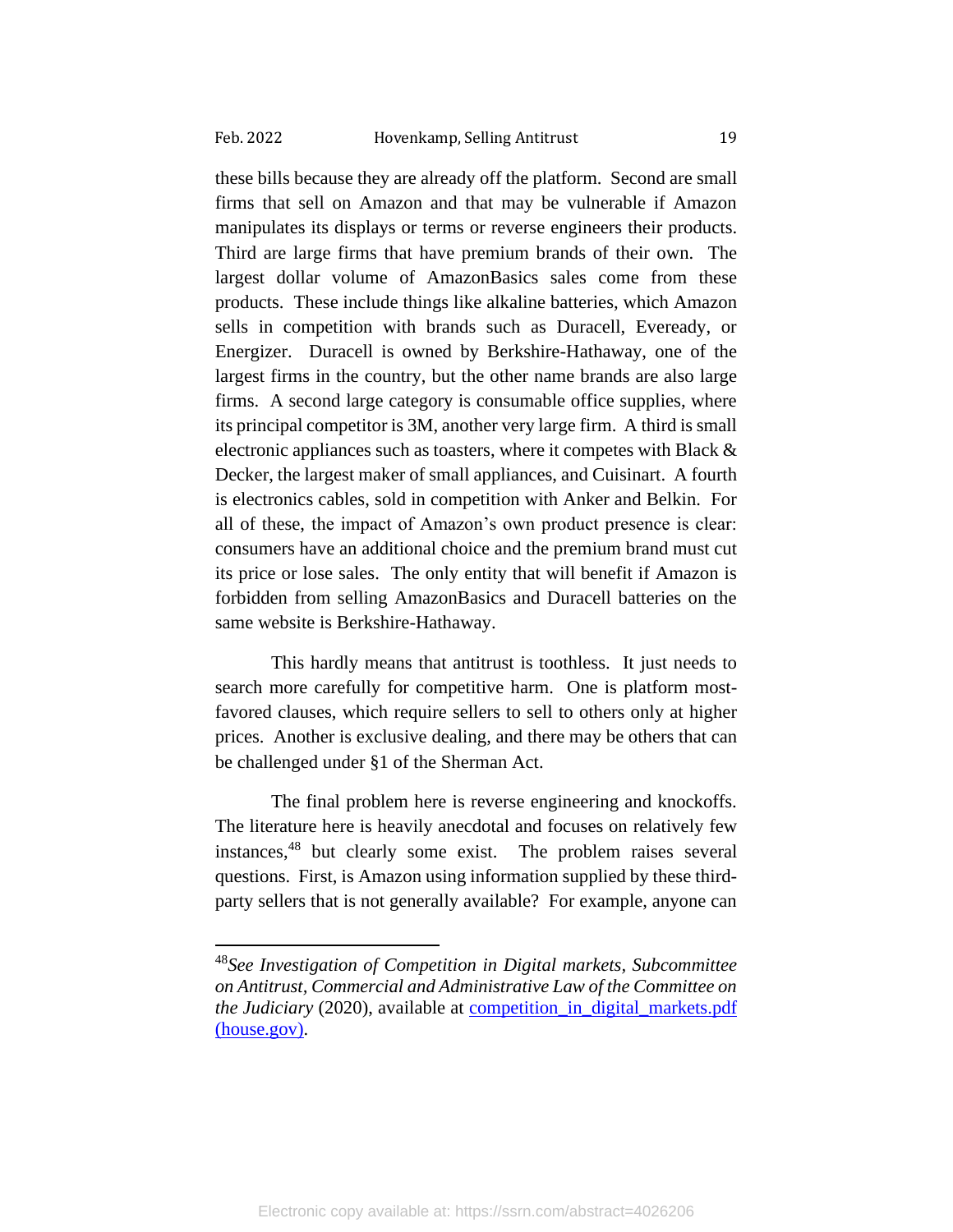purchase a product from Amazon and examine it, or else read Amazon's own posted customer reviews. For purposes of making a knock-off, the most valuable source of information is a copy of the product itself. If that is mainly what one needs in order to make a knockoff, then we are looking at this problem in the wrong way. Thankfully, the current version of the Innovation and Choice Online Act<sup>49</sup> limits coverage to situations where platforms use nonpublic data to inform their reverse engineering.<sup>50</sup> Whether that describes a significant set of instances is doubtful.

Second, what about the role of the intellectual property laws? If the products that Amazon is copying are protected by utility or design patents, copyrights, or trademarks, Amazon is guilty of infringement. If not, then the general policy of American law is to permit, even encourage, copying of things that are in the public domain. Witness, for example, the considerable enthusiasm we show for the ability to copy patented pharmaceutical drugs when their patents expire.

Once again, this is not to say that Amazon is not doing anything anticompetitive, but rather that this issue needs to be pursued more dispassionately, very likely more individually, and with more fact finding in order to determine which conduct is harmful and which is not.

### **Conclusion**

One important feature of the digital economy is its lopsided contribution to the economy, with a growth rate as much as four times greater than that of the economy overall.<sup>51</sup> This is true mainly because

 $49$  Supre note  $\qquad$ .

 $50$  Id. at §2 (b)(3).

<sup>51</sup>Kevin Barefoot, et al, *Defining and Measuring the Digital Economy* (U.S. Dept. of Commerce, Bur. Econ. Analysis (2018), available at Working Paper: Defining and Measuring the Digital Economy